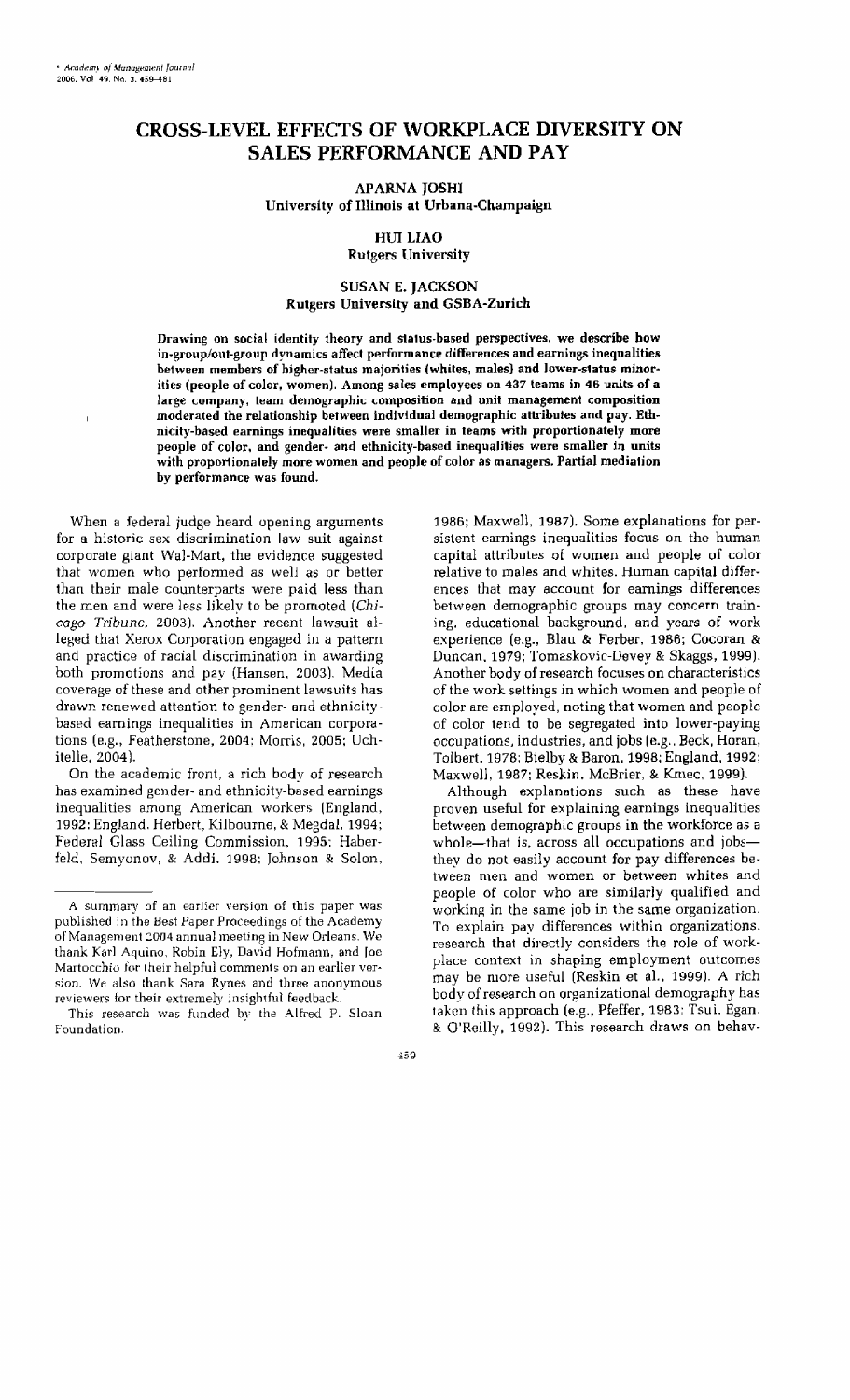ioral theories to **explain pay differences** witbin **organizations** and **points to prejudice and stereotyping as masons for** the **lower earniugs of women and people** of **color [e.g., England 1992;** Heilman, **1994; Pfeffer** & **Davis-BIake, 1987).** 

**Echoing recent calls** for **greater** micro-mamo **links in** organizational **research** (Hackman, **2003 1, we adopted the organizational demography approach** and **drew on behavioral theories to deveIop**  possible explanations of gender- and ethnicity**based pay differences within a** fnm. In **contrast to**  past **research on earnings inequalities, the current research examined** tbe **moderating role of the demographic compositiun of work teams and the demographic composition of managers in larger work**  units. **We argue that the demographic compositions**  of **teams and managers** in **work** units are **likely to shape the relationship between individual attributes [gender and** ethnicity) and both **perfor**mance **and pay.** Our **theoretical arguments were tested using data from the U.S. sales division of a** *Fortune* **500** firm. **We refer to the firm as "Company**  Goodheart," in recognition of the firm's long-stand**ing commitment to creating and effectively** manag**ing a diverse workforce.** 

# **PAST RESEARCH ON WORKPLACE DEMOGRAPHIC COMPOSITION AND EARNINGS INEQUALITIES**

**A vast body** ~f **research has examined the effects of the demographic composition of jobs and occu**pations **on earnings. For example, research on occupational** feminization **shows that the depe to which occupations are female-dominated is associated with occupational wage leveb. As the degree of female representation increases, average weges decrease for** both **men** and **women** in **an** occupation **[O'Neill, 2003; Pfeffer gt Davis-Blake, 19871. The feminization effect persists even when the** human **capital requirements** of **different occupations** and **jobs** are **taken** into **account (England, 1992; England et al., 1994; Johnson** & **Solon, 1986). Less empirical evidence exists** regarding **the relationship between occupational ethnic composition and earnings (Reskin** et al., **1999), but some research suggests** that **people of color [particularly** Mican **Americans) are concentrated** in peripheral, **low-wege industries. The concentration of people of color in lowwage** industries **conbibutes to ethnicity-based earnings inequalities observed at the national (U.S.] level {Beck et al., 1978: Maxwell, 1987),** 

The **negative** relationship **between proportions** of  $w$ omen and people of color and occupational wage levels **has** been **interpreted as** evidence **that jobs**  and occupations **become devalued as their** propor**tions of employees** with **lower social status (women and people of color) increase (England, 2992: Resh, 1993; Reskin et al., 1999). Because of negative stereotypes and biases, occupations populated by women** and **people of color** may be **assigned lower value in firrns that am dominated by mcn and**  *whites* **[Baron** & **Bielby, 1980; Pfeffer** & **Davis-Blake, 1987).** The **devaluation of an occupation depresses wages for all employees** in **that occupation.** 

Together, occupational segregation based on gen**der and ethnicity and the dynamics of occupational devaluation provide explanations for earnings differentials** found **at high levels of aggregatian (fur instance, at the level of societies, occupations, and organizetiam). However, these perspectives do not help one** understand **the dynamics of discrimina**tion that result in pay inoquity within organiza**tions** and **work** units **(see Reskin et al., 1999).** Such an understanding can only emerge from a compre**hensive assessment of the eifects of workplace demographic composition on pay differences within organizations. By looking at the demographic composition of work groups and** units i~ **organizations, researchers may develop a better uaderstanding of the role of organizational agents** *(i.e.,* **managers** or **coworkers) whose actions presumably. influence employment outcomes such as earnings (cf. Reskin. 20n0).** 

**To develop** the **-hypotheses ior this study, we considered possible ways through which sales employees' relationships witb peers** and **managers**   $\frac{1}{2}$  could create or mitigate pay inequalities. Recogniz**ing that employees** are **typically organized** into small **work groups (or teams) that in** turn **are nested within larger organizationd units, we considered whether the demographic composition of an** imme**diate work situation was associated** with **the pay [annual sdary and incentives) of individual employees in the same job in one organizaliun. Specifically, we explored the question of whether pay differences vary as a** function **of team composition and the demographic compositioo of managen in a work unit.** 

### **THEORY AND HYPOTHESES**

In her seminal study of women's work experi**ences, Kanter [1977) found that female employees who occupied minority or "token" positions were**  subjected **to stereotyping, social isolalion, and performance pressures. Since** then, **many ather studies have shown** that **some individuals** who are members **of a demographic** minority **experience various**  negative **outcomes (see** Riordan **120001** for **a** re**view). Although findings have** been **somewhat mixed** over a large number of **studies, employees** 

Ť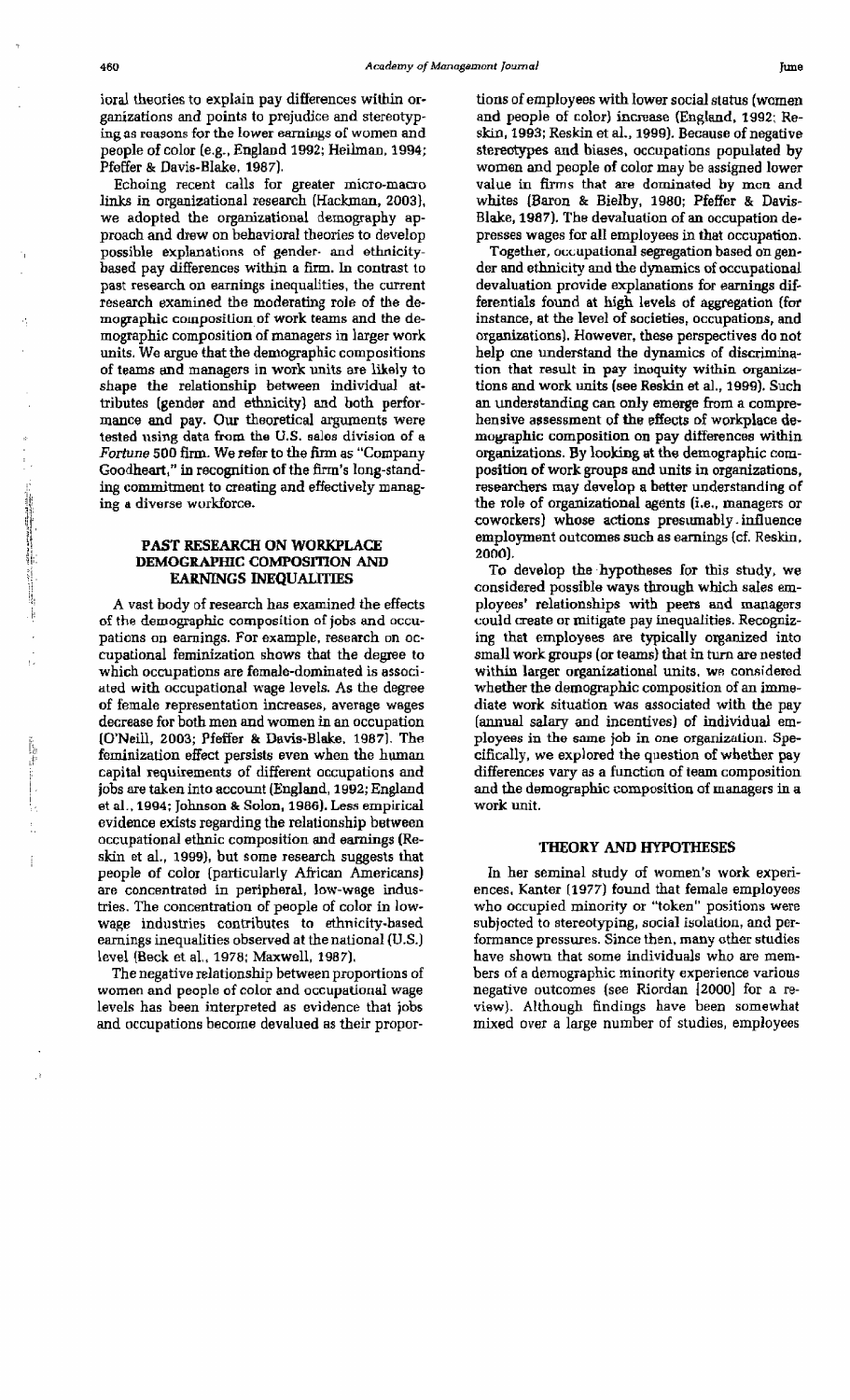who are dissimilar to others in their organizations on characteristics such as tenure, age, gender, and ethnicity often have been found to be less committed to and more **likelv** to leave their organization, and to feel less integrated and have !ess positive relationships with peers (e.g., Chattopadhyay, 1999; Tsui et al., 1992).

Some behavioral explanations for unequal outcomes rest **on** the assumption that biases and prejudice interfere with the interpersonal dynamics between managers and subordinates, which in turn results in lower performance evaluations and lower pay for women and people of color (e.g.. Heilman, Block. & Stathatos, 1997; Heilman, Wallen, Fuchs, & Tamkins, 2004). For example, field experiments have shown that women receive lower performance ratings and smaller salary increases because they are considered less qualified than men (e.g., Heilmap et al., 1997). Owing to prejudice and stereotyping, managers may have lower performance expectations for women and people of color, offer them less challenging and rewarding assignments, provide them with less feedback about their performance, and so on (cf. Roberson & Block, 2001).

The behavioral interactions that employees have with their pears may also partially determine their earnings. For example, Ostroff and **Atwater** (2003) found that the earnings of managers were associated with the **sex** and age composition **of** three groups relevant to managerial employees-their supervisors, other managers (peers), and their subnrdinates. Next, we describe in more detail the interpersonal dynamics that seem to account for Iindings such as these.

### **The Social Identity Perspective as an Explanation for In-GcouplOut-Group Dynamics**

The social identity perspective, which encompasses social categorization theory and sociai identity theory (Reynolds, Turner, & Haslam, 2003). provides a basis for understanding how the demographic composition of workplaces can influence the behaviors and outcomes of members of a numerical minority or majority. According to the social identity perspective, individuals classify themselves and others on the basis of overt demographic attributes, including ethnicity and gender (Ashforth & Mael, 1989; Tajfel & Turner, 1979). Demographicall? similar individuals classify themselves as **m~mbers** of an in-group and classify those who are demographically dissimilar as an out-group.

Sevcral decades of research have demonstratecl that people favor members of their in-group and show bias against out-group members (see Hewstone, Rubin. and Willis [2002] for a review). By amplifying the positive characteristics of in-group members and denigrating out-group members, people "protect, **enhance,** or achieve a positive social identity" for themselves and members of their ingroup (Tajfel, 1982: **24).** The degree of in-group favoring and out-group harming behaviors appears to be contingent on the relative **sizes** and implicit statuses of the subgroups involved (Chattopadhyay , Tlochowska, & George, 2004; Hewstone et al., ZOOZl.

As we explain next, in-group/out-group dynamics may have consequences for employees' earnings. We first explain how the composition of small work teams might influence the performance and earnings of front-line employees. **We** then consider how the management composition of work units might influence the performance and earnings of these employees. In this study, we did not directly measure interactions among employees, but an understanding of the presumed behavioral effects of workplace composition is essential to the development of our hypotheses.

#### **In-Group/Out-Group Dynamics in Work Teams**

Regardless of whether they are members of a numerical majority or minority, all employees **are**  likely to experience the consequences of both **in**group favoring and out-group discrimination (Tajfel & **Turner, 19791.** The cumulative **effect** of these consequences is likelv to reflect the relative size of one's own in-group in a particular social setting and well as the relative status of one's in-group.

*In-group* **size. As** the **relative** size of one's **in**group increases, the benefits of in-group dynamics may accrue to members of the in-group. Conversely, a decline in the relative size of one's ingroup may be associated with costs arising from out-group discrimination. The cumulative result is that, compared to in-group members of a numerical majoritv, in-group **members** of **a** numerical minority are likely to gain less from in-group favoring tendencies and suffer more from out-group discrimination. These dynamics may account for **the**  observed relationship **between** demographic **djs**similarity and lowered expectations about **ad**vancement opportunities (Riordan & Shore. 1997) and increased turnover (Jackson, Brett, Sessa. Cooper, Julin, & Peyronnin. 1991). They also may be associated with lower motivation and self-protective behaviors that interfere with the performance of ethnic minorities (see Roherson and Block **[2001]**  for a detailed discussion).

Experiments conducted in laboratory settings have shown that people tend to favor members of their in-group and discriminate against members of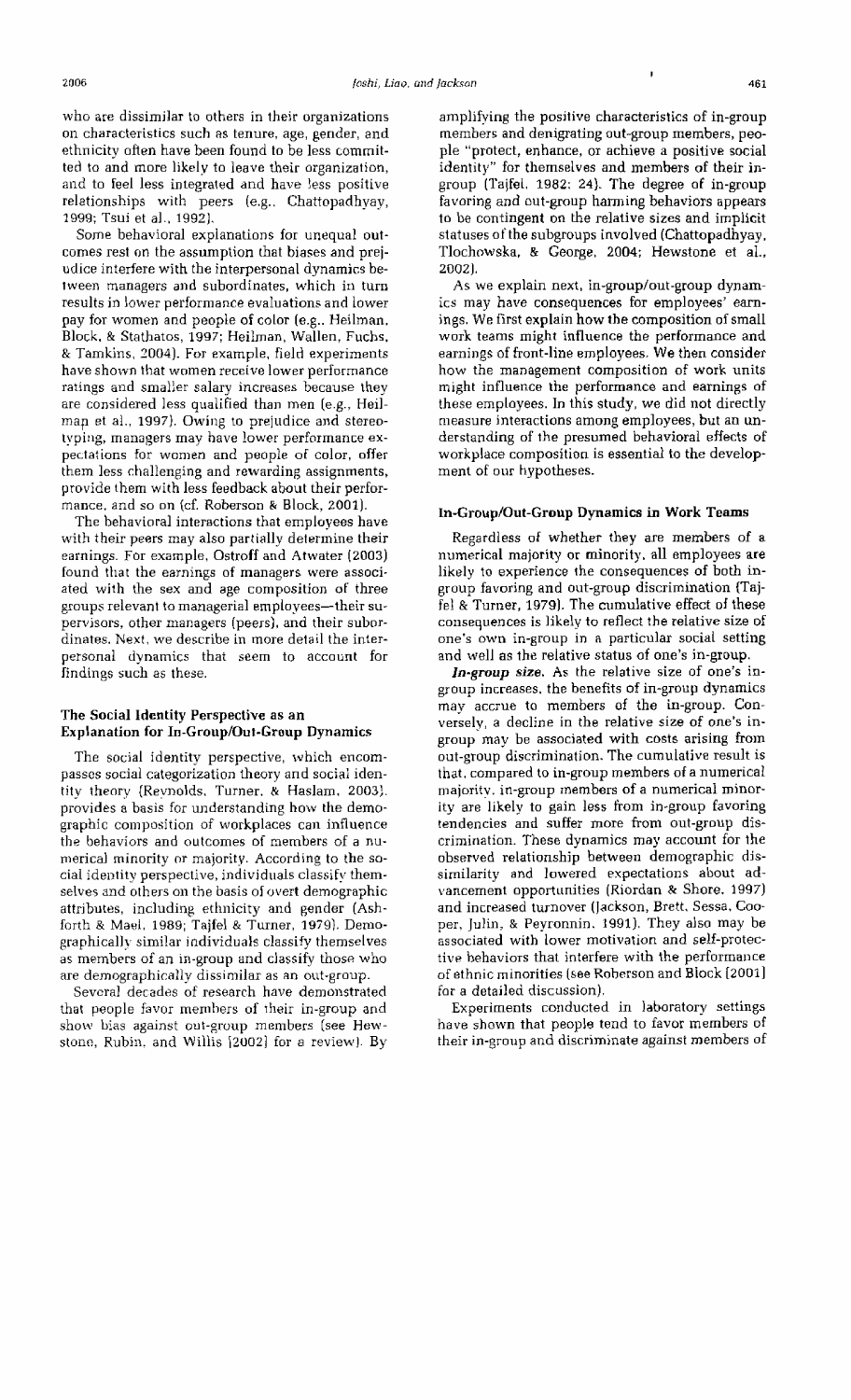their out-group when making resource allocation decisions (see Hewstone et al. 120021 **and** Tajfel [1982] for reviews). If similar dynamics occur in work **learns,** members of the numerical majority may have **greater** access **to** information. materials, equipment, and social support because their ingroup controls more of these resources. **Conversely,**  members of the numerical minority may be harmed by the majority's tendency to withhold resources from them (e.g., Ibarra & Smith-Lovin, 1997). If members of a numerical minority have **less** access **to work-related resources, it is** likely they will perform poorly and therefore earn less (cf. Jackson, **May,** & Whitney, 1995; Joshi & Jackson, 2003; Timmerman, 2000),

The logic presented above suggests that being in a numerical minority should have an overall negative effect on one's performance and any earnings related to performance. However, in organizations the proportions of women and people of color **typ**ically **vary** among work teams and larger **work**  units. Hence, the in-group/out-group dynamics that affect **any** particular individual may reflect the composition of his or her proximal **work** team. In teams in which women and people of color are **small** minorities, those individuals may **experience**  more negative consequences **[cf.** Kanter, 1977); conversely, in teams with large minorities of **women** and people of color. the negative **conse**quences of their minority **status** in the organization may be mitigated Uackson et al., 1992; Riordan, **2000). As we** describe next, however, the relative size of one's in-group may not have the same con**sequences** for men and **whites** as for women and people of color because these groups do not enjoy equal status.

**Status.** Social categorization based on overt demographic attributes **may** be inevitable **in argani**zations, but the **consequences** of being in the numerical minority or majority do not affect everyone equally, The relative **status** of one's in-group also appears *to* influence identification processes and related behaviors **[see** Chattopadhyay et a]., 2004; Elv, **1994, 1995;** Tajfel \$ **Turner,** 1979). In most U.S. organizations, men and whites enjoy higher status than women and people of color (Baron & Newman, 1990). Since status is typicallv associated with perceived skill and expertise **(Carli** & Eagly, 1999), high-status individuals (i.e., whites, males) may be valued and rewarded even when they are in a numerical minority or token position (Barnett, Baron, & Stuart. 2000).

**In** a series of experiments, Sachdev and Bourhis (a) *For members* **of** *lo wer-status in-groups*  **(1985,1937,** 1991) extended the social identity per- [women and *people* o *j color), the relationship*  spective to examine the interactive effects of nu-<br> *merical* proportions and status on intergroup re-<br> *group and individual pay is positive*. merical proportions and status on intergroup re-

source allocations. They found that high-status individuals who were members of a numerical minority displayed **more** discriminatory behavior than individuals who were members of a **low-status**  minority **[see also** Fiske, **1993).** Individuals with high-status social identj ties tend to **maintain** iden**tification** with **their demographic** in-group even when they are in **the** numerical minority, which bolsters their **self-esteem** and insulates them born the negative psychological **effects** of their minority position (Hewstone et al.. 2002; Tajfel & Turner, 1985). Furthermore, high-status individuals tend to **engage** in just as much **out-group** discrimination **when they are** in the minority as when they **are** in the majority. Members of low-status groups (i.e., females, people of color) tend to accept their **"infe**rior'' **position and are less** likely to display discriminatory **behavior against** higher-status out-group members **[see** lost **and Burgess** [ZOO01 for **more**  details).

Together with the **findings** reported in the previous section, **findings** such **as those** reported by **Sachdev** and Bourhis suggest that team composition is **likely** to **have** asymmetrical consequences for low- and high-status employees (i.e., women versus men and **whites versus** people of color]. High-status team members are less likely to be **dis**criminated against regardless of **team** composition, so they **suffer** *less* harm as their numbers decrease. Low-status team members **can** make incremental **gains** by working with a greater proportion of ingroup members because their increasing numbers *give* them better **access to social and** work-related resources (Chattopadhyay et a]., **2004;** Hewstone et al., 2002).

In view of **extensive evidence** showing the behavioral effects of in-group **and out-group** membership and status hierarchies, we **predicted** that individual **attributes (gender and ethnicity) and team**  composition **(proportions** of men, wornen, **whites, and people of color)** would interact **to** predict the **earnings** of individual **sales** personnel. Specifically, **we propose** the following relationships:

**Hypothesis** 1. *The* **individual affributes of** *gen*der **and** *ethniciv* interact with **work** team *com*position-that is, *the propofions* **of** *women*  and *people* **of** color **on** a team-to *predict* in**dividual** *pay* (incentive-bused pay and *salary). The specific* form of *the proposed intemcfion depends on the status of an individual's demo*graphic *in-gro up:*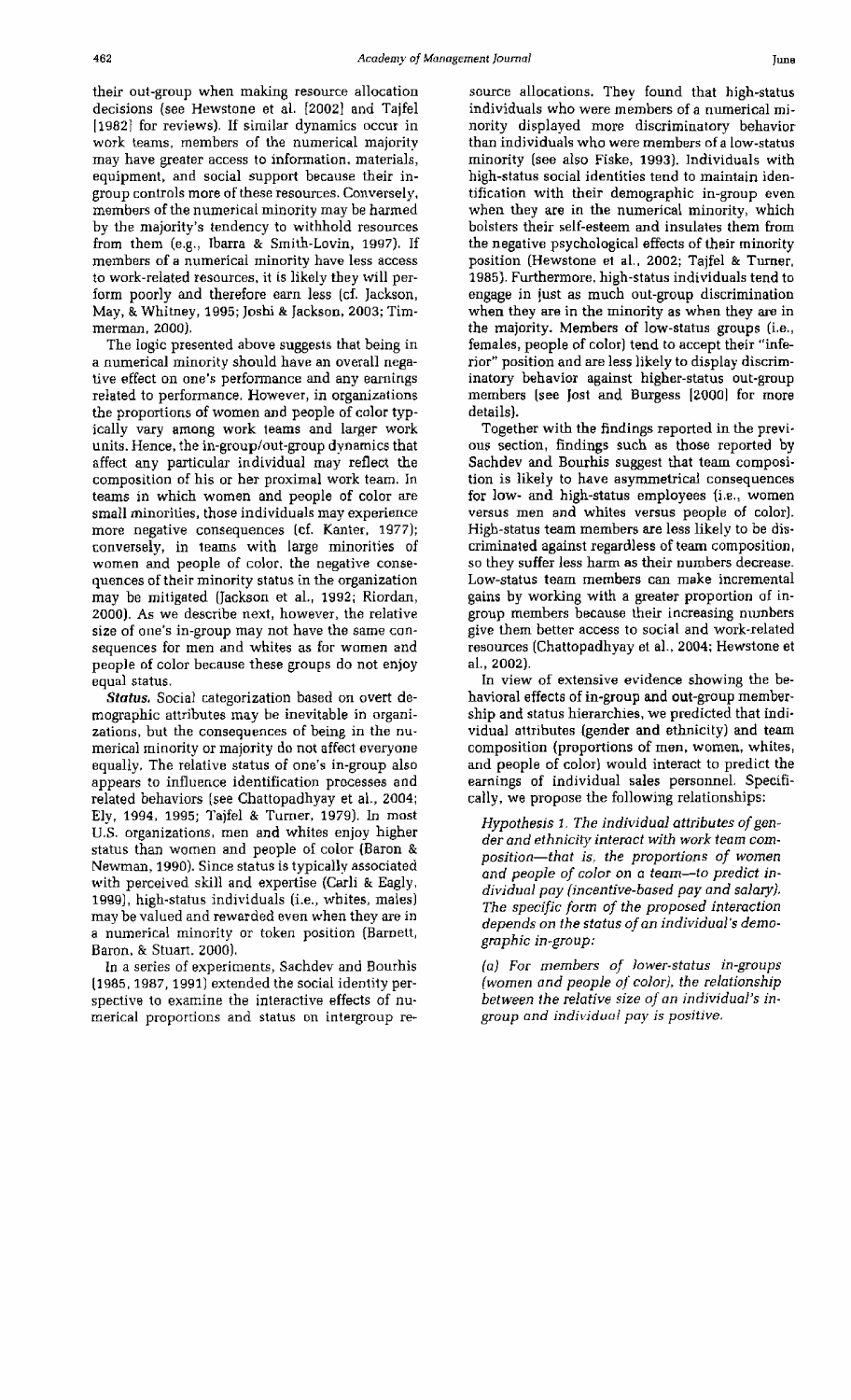(b) For members of higher-status in-groups (men and whites), the relationship between the relative size of an individual's in-group and individual pay is not significant.

The mediating role of performance. By adopting policies and practices that link performance to pay, companies seek to align the interests of employees with those of their employer, motivate employees to perform well, and reward employee performance (Gerhart, 1990; Gerhart & Rynes, 2003; Gomez-Meija & Balkin, 1992; Rynes, Gerhart, & Parks, 2005). The arguments we have presented so far suggest that the in-group/out-group dynamics that occur within work teams can ultimately influence an employee's earnings by facilitating or hampering his or her job performance.

For sales employees, incentive-based pay is typically the reward for the quantity and/or quality of their completed sales (e.g., Colletti & Fiss, 1998; Jenkins, Mitra, Gupta, & Shaw, 1998). Over a period of years, sales people whose performance is above average may also be rewarded with increased base pay (salary). In the short term, incentive pay is more directly tied to recent sales performance, whereas current annual salaries reflect cumulative performance over time as well as factors such as local labor market conditions and employee tenure. Taking into account the differing degrees to which recent performance is likely to influence incentivebased pay and current annual salaries, we hypothesized the following:

Hypothesis 2a. Performance partially mediates the moderated relationship between individual attributes, work team composition, and salary.

Hypothesis 2b. Performance fully mediates the moderated relationship between individual attributes, work team composition, and incentive pay.

# In-Group/Out-Group Dynamics and Management Composition

Our focus is on understanding how the social context of a workplace can influence individual earnings. Whereas Hypotheses 1 and 2 address the consequences of work team composition, we next consider the consequences of the management composition of the larger work unit within which a team is embedded. As this discussion will reveal, the rationale we present to explain how the composition of teams might affect an employee's earnings is also relevant to understanding how the composition of a work unit's

management can influence the pay received by employees within the unit.

In-group size and status. Like team members, managers can provide or withhold access to social and tangible resources and thereby promote or hinder the performance of their subordinates (Murray, 1988). Managers can also influence performance through work assignments. For example, sales managers can contribute to the performance of in-group members by assigning them to clients and/or products that generate higher sales commissions. If in-group/out-group dynamics produce bias in sales assignments, reduced sales opportunities may constrain the performance of subordinates in a manager's out-group. Because managers can intentionally or unintentionally enhance the performance of in-group subordinates and limit the performance of out-group subordinates, their biases are likely to be reflected in the incentive-based earnings of their subordinates. Thus, the performance of employees may be enhanced—subtly or overtly—when they are managed by in-group members, and their performance may be harmed when they are managed by out-group members.

In-group/out-group biases in the allocation of resources may also have consequences for employees' salaries. Even in highly bureaucratic organizations, managers typically have at least some input into determining the salaries of newly hired subordinates and their subsequent salary increases. In addition, collectively managers can influence the earnings of lower-level employees through their input into their organization's official policies and the implementation of those policies (Beer & Cannon, 2004; Gerhart & Rynes, 2003).

Although managers who belong to a numerical majority may develop and sustain exclusionary practices that preserve higher-paying positions for members of their in-group (Murray, 1988; Tomaskovic-Devey, 1993), the size of a minority may limit its members' influence (Allport, 1954; Ellemers, van Knippenberg, & Wilke, 1993). As the proportions of women and people of color in management increase, they may be more willing and more able to monitor pay and pressure their organization to reduce apparent inequities. Overall, then, the behavioral dynamics that occur when the proportions of women and people of color in management are relatively high create conditions that should support the equitable distribution of organizational resources, including pay.

In keeping with these arguments, we predicted that the proportion of women and people of color in managerial ranks would moderate the relationship between individual demographic attributes and pay. When the size of a lower-status minority is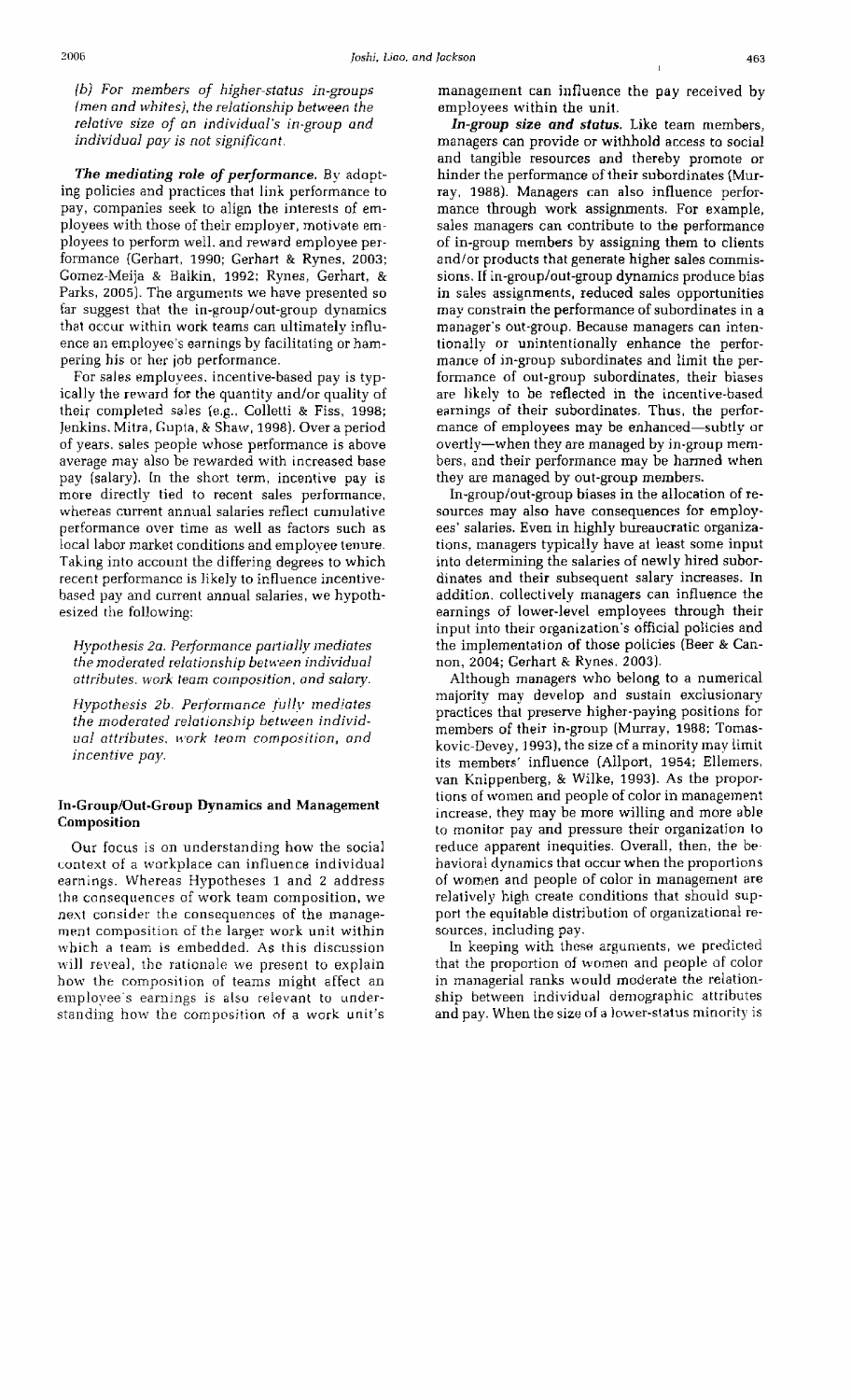**relatively** small **within management,** in-grouplout**group** dynamics will **result in policies and practices that may be detrimental** to **minority sales** em**ployees. In** contrast, **when the lower-status minority is relatively large within management, ingrouplout-group dynamics will be less likely to cause** ham **to minority sales people. Thus, foIlowing the logic we presented earlier, we expected**  women **and people of color to benefit when there are** more **female** and **ethnic minority managers, and we expected the benefits of increasing minority numbers to accrue to lower-ststus sales people without bringing concurrent** harm **to higher-status sales people. Thus, we propose:** 

*Hypothesis* **3.** *The* **individual** *attributes* ofgen*der and ethnicity interact with management demographic composition* **(the** *proportions* **of**  *women and people* **of** *color* **in** *management) to predict the* individual **pay** of *salespeople* **(in***centive pay* **and** *current annual salary].* **The**  specific form of the proposed interaction de*pends* **on** *the* **status of an** *employee's demographic in-group* :

*la] For salespeople who belong* **to** *lo wer-status groups [women* **and** *people* of *color),* **the** *relationship* **between the** *pmpom'on* **of** *managers*  **in their** *in-group and pay* **is** positive.

*(b]* For *salespeople* **who** *belong* **to** *higher-sta* **t us**  *groups* **(men** *and whites], the relationship between the proportion* **of** *managers* **in** *their* in*group and* **pay is not** *signgicant.* 

*The mediating role* **of** *performance.* Like co**workers.** managers **can directly influence the performance of their subordinates and thereby indi**rectly influence their earnings. The in-group/outgroup **dynamics we discussed earlier can influence how** managers **allocate the resources that** their **subordinates need to perform effectively.** The **presence**  of more women **and people of** color **at managerial levels should assure** more **equal access** to **resources [Ridgeway, 1997), but** in **organizations** with **low**  representations of **female** or ethnic **minority managers, organizational hierarchies accentuate status differences (Wharton, 1992). In these** settings, **female or ethnic minority managers may engage in**  out-group **favoritism and in-group discriminatior~ in** order **to comply with existing status** *expecta***tions (Jost** & Burgess, **2000; Sachdev** & **Bourhis, 1992].** In organizations with **balanced representa**tion of demographic **groups among managers, on the other hand, discrimination** based **on demo**graphic **attributes** is **less likely (Ridgeway, 1997;**  Wharton, **1992).** 

**As** the proportions of women **and** ethnic **minor-**

ity managars **increase, female and ethnic minority sales personnel should gain access to more of the**  resources they need to perform well (Ibarra & **Smith-Lovin, 1997). In** addition. **research on per**formance **appraisal processes** bas **shown that man**agers tend to evaluate the performance of demo**graphically similar subordinates** more **favorably than they evaluate the performance of dissimilar subordinates (Roberson** & **Block, 2 001). When ingrouplout-group biases influence how managers allocate the resources subordinates need to perform their jobs as well as** how **managers evaluate perfor**mance, **it is likely** that **members of a manager's in-group** will **have higher levels of actud and perceived performance. It follows that these effects will be reflected** in **differences** in **the earnbgs of subordinates who are demographically similar to** or different **from the** manager. **As** we **have explained,**  incentive pay is a direct reflection of performance, whereas **current annual salaries reflect performance over time** and **other factors, such as tenure and** labor **market conditions. Therefore, we expect**  sales performance to partially mediate the moder**ated effects on salary but fully mediate the effects on incentive pay.** 

*Hypothesis* **40.** *Peqfumance partially mediates*  the *moderated relationship between* individual *attributes. management composition, and salary.* 

**Hypothesis** *4b. Performance parfiolly mediates the* **moderated** *relationship between individual attributes, management composition, and* **incentive pav.** 

#### **METHODS**

#### **Participants**

The **sales employees and** managers of **a** large **U.S.**  *6rm* **in the information-processing industry, which we call Company Goodheart, served as** the **popula**tion **for** our study. The **salespeople (3,970 in all)**  sold **equipment** and **supplies to** customers. **They were organized into 444 work teams** with **an average** size **of 9 salespeopIe, which** in turn **were orga**nized **into 46 sdes units [the average unit size was 86 salespeople** and **11 managers). Because of missing data and** the **exclusion of** *teams* **with fewer** than **three** members, **our final sample** included **3,318**  employees fiom **437 teams nested in 46 sales** units **I84 percent of the population].** Of **the sdes person**nel, 36 **percent were female, 13 percent were African American,** 7 **percent were Hispanic American,**  and **3 percent were Asian American,** Native **Amer**ican, **or** from another **U.S.** minority ethnicity. Their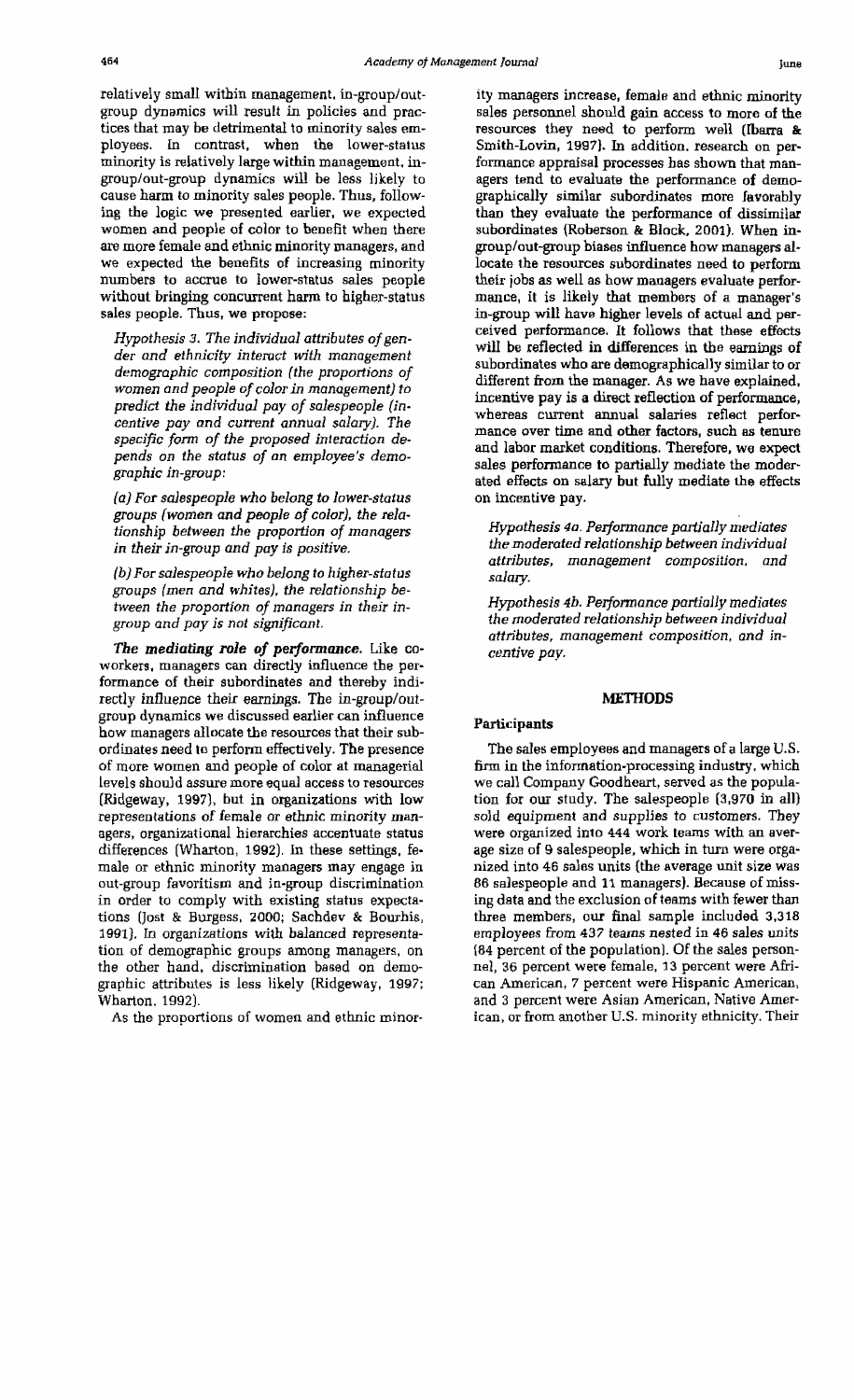average age was 39.8 years, and their average tenure in the company was 10.2 years. Of the managers, 33 percent were female, 15 percent were African American, and 6 percent were Asian American, Hispanic American, Native American. or from another U.S. minority ethnicjty. The average **age** of the managers was **43.3** years, and their organizational tenure averaged 16.8 years.

**At** Companv Goodheart, the education levels nf whites and ethnic minority members did not differ significantly: On average. both groups had three years of post-high-school education. Unfortunatelv, educational information was missing for many individuals, su we were not able to include education in our statistical models.

#### **Research Setting**

Company Goodheart had a long-standing commitwent to providing equal employment opportunities and managing workforce diversity. Federal affirmative action compliance guidelines were used to develop staffing goals for all job categories and hierarchical levels in the organization. Corporate policies specifically developed over a **several**  years to respond to employees' concerns about equal earnings opportunities governed decisions about salaries and incentive pay. Company Goodheart supported a variety of caucuses for employees from different backgrounds and encouraged these groups lo express their concerns to management and engage in joint problem solving around important issues.

#### **Measures**

*Jndividuol demographic* **attributes.** Company records were used to determine the length af organizational tenure, age, gender  $(0 - \text{ "male." } 1 - \text{ "fe-})$ male"). and ethnicity  $[0 = "white," 1 = "ethnic"$ minority"] for each individual (each salesperson and manager). We also used company records to determine work team and work unit membership.

*U70rk team* **composition.** We aggregated demographic indicators for individual sales personnel to the team level to determine the proportion of women and the proportion of people of color in each sales team. Unr measures of work team composition (proportions) included only sales employees at the same hierarchical level; a team's manager was not included in its team-level measures.

*Management composition* of **work units.** For administrative purposes, Company Goodheart **grcruped** sales teams into sales units. Sales units were defined by several criteria. including location and the size and number of clients. Our measures of management demography captured the proportion **of female** managers and the proportion of managers of color in **each** sales unit.

*Performance.* Individual objective sales performance. which we refer to as "sales goal achievement," **was** defined as actual **revenue** generated expressed as a percentage of an individual's revenue target. Sales **revenue** targets **were** set at the corporate I *evel.* Company Goodheart **used** historical benchmarking to **ensure** that salespeople were assigned revenue goals of equal difficulty. **As** part of the company's total quality management efforts. the sales **performance** measure assessed an individual's sales performance against benchmarks that were calculated to **take** into account the products individuals wcre selling [e.g., the type of equipment or service), characteristics of the **saIes terri**tory le.g., **geographic** scope and density, urban versus rural location), and characteristics of potential clients **(e.g.,** organizations in the private versus the public sector). We specifically designed the sales performance measure to **permit** meaningful **perfor**mance comparisons across all sales employees. Scares above **100** indicated that sales representatives hacl exceeded their individual **targets,** and scores below 100 indicated that sales **representa**tives had failed to achieve their targets.

*Puy.* Individual pay **was** measured **as** annual fixed salary and incentive (bonus) pay. Company Goodheart set annual salaries **using** factors such as employee experience, performance, job category, and cost of living by geographic area. Incentive pay was a function of annual salary, sales **goal** achievement, and a prederermined incentive pay ratio. which was allowed to **vary** somewhat depending on individuals' preferences.

*Conirol variables.* To reduce potential canfounding effects, we controlled for **several** variables known to correlate with various work-related attitudes and behaviors. At the individual level, **we**  controlled for **age,** age squared, tenure, and tenure squared to account for differences in human capital. Because employees had some choice in the degree to which their pay was comprised of performance-based incentive pay or a fixed salary, we controlled for incentive **pay** ratio in our analyses. At the team level, we controlled for team size. At the work-unit level. we controlled for the number of salesp~ople in a unit, **the** number of managers **in**  a unit. and **the** median **wage** rate for comparable jobs in the geographic location of a unit (using data available horn the Bureau of Labor Statistics). To account for managers' firm-specific skills and ability to manage teams. **ive** controlled fur the average tenure of managers in a unit.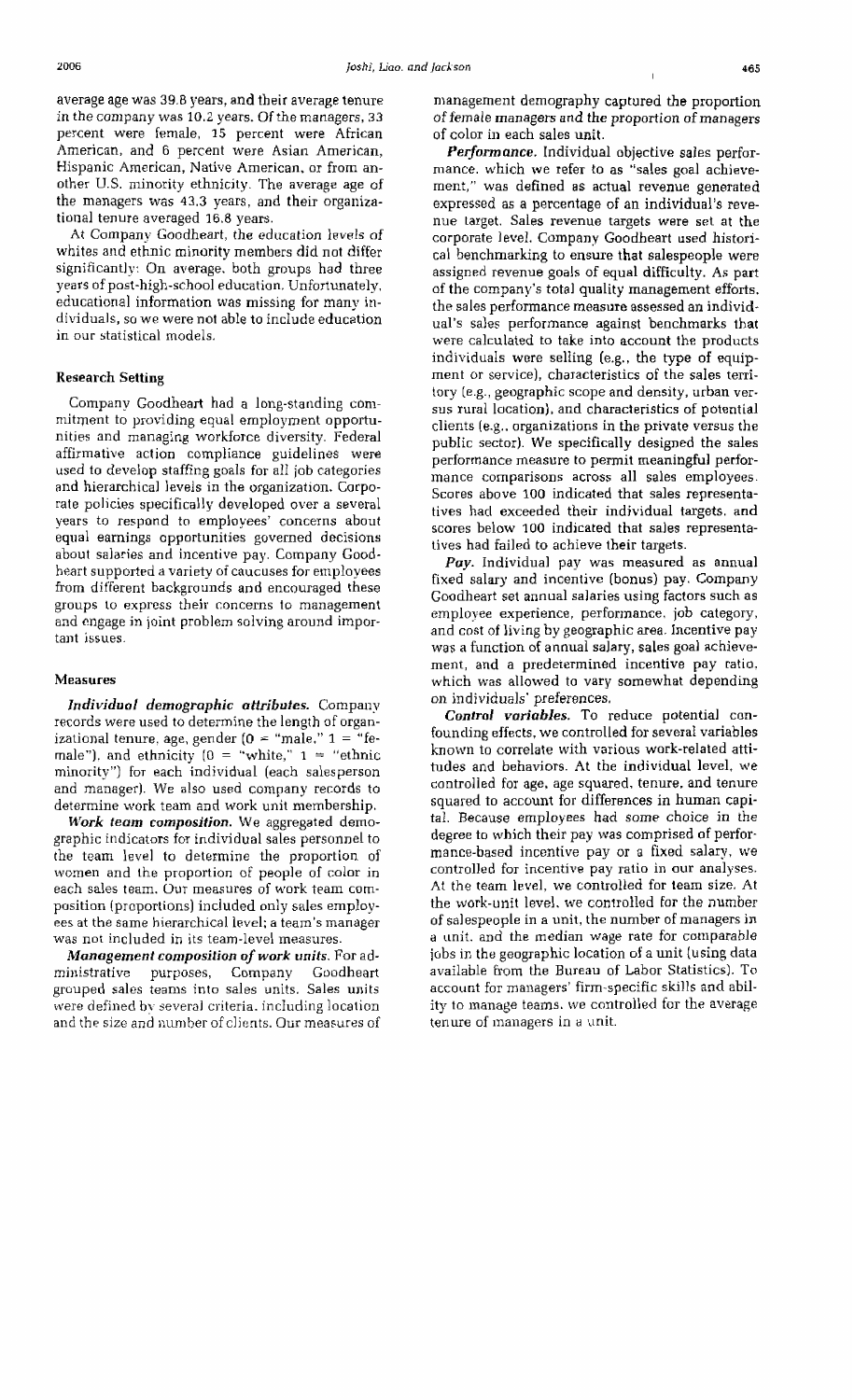# **Analytic Strategy**

*Sales* **employees were nested within sales teams, which in turn were nested within sales units aver the country,** creating **a hierarchical** data **structure with three levels of random variation: variation among employees within** *soles teams (level I),* **variation** *among* **sales** *teams within sales* **units** (level **21, and variation** *among sales* **units** *(level* **3). To date, relational demography researchers have predominantly used ordinary least squares** (OLS) **regression to examine the interaction between individual** de**mographic characteristics** and **the demographic composition of work teams or work units. However, OLS does not take into account the interdepend ence of individual-level observations nested within higher-level teams and work units; hence, estimates of** standard **errors may be biased, and test statistics may not be valid, To avoid these potential problems, we estimated the random coefficient models using hierarchical linear modeling for three-level models** (HLM3; **Raudenbush, Bryk,**  Cheong, & Congdon, 2000). HLM explicitly ac**counts for** the **nested nature of data and can simultaneously estimate the impact of factors at different levels on individual-Ievel outcomes while maintaining appropriate levels of analysis for predictors**  (Raudenbush **et al., 2000). We estimated the** null **models [with no predictors involved] for the three outcome variables in this study (annual salary, incentive pay, and performance) and found significant level 2 and level 3 variances in these variables,**  which **confirmed that** HLM3 **was the right analytic**  strategy to use. In addition, following the recommendation **of** Hohann **and Gavin [1998], we grand-mean-centered all level 1** predictors **except for the** dummy-coded **gender and ethnicity variables. Further, we used** the **deviance index reported in HLM3 analysis to assess model fit. The**  deviance index is defined as the  $-2 \times \log$ -likeli**hood.. of a maximum-likelihood estimate. The smaller the deviance value,** the **better a model fits; and the difference** in the **deviance values for two nested models is distributed as chi-square with** de**grees of freedom equal to the difference in the number of parameters for the pair of nested models [Bryk** & **Raudenbush, 1992). Therefore, we performed a series of chi-square tests to examine whether the** models **including the cross-level interactions fitted** the **data significantly better** than **the ones without** the interactions.'

#### **RESULTS**

**Table 1 provides means, standard deviations, and correlations for all variables. The HLM3 results predicting annual salary, incentive pay,** and **perfnrmace are presented in Tables 2, 3, and 4, respectively.** 

#### **Main Effects of Gender and Ethnicity on Earnings**

**As represented in models** la and Ib in **Table 2, our results show that the individual attributes of gender and** ethnicity **were associated with annual salary. Model la in Table 2 shows that, with** incen**tive pay ratio, age, age squared, organizational ten**ure, **and tenure squared accounted for, fernale sales people earned annual salaries that were \$2,105.64**  lower **than** those of similar male peers  $(p < .001)$ , and **the salaries of people of color were \$2,405.46**  lower than those of their white peers  $(p < .001)$ . Model **Ib in** Table **2 shows that performance was significantly related to salaries, but accounting for performance** did **not eliminate the effects of gender**  and ethnicity. After controlling for performance. we found **that women earned salaries that were \$2,081.62 lower** than **those of men,** and **people of color earned salaries that were \$2,288.55 lower**  than **those of whites.** 

**The findings were somewhat different for incentive pay, as shown in Table 3. Model la** in **Table 3 show: +hat people of color received bonuses valued**  at **\$2,313.29 less** than **those of their white peers**   $(p < .01)$ ; model 1b shows that performance was **significantly related to incentive pay, and controlling for performance reduced** the **pay loss** for **people of** color to **\$1,157.50** *(p* < **.05). Although women earned slightly less incentive pay than men, the gender effect was** not **statisticaily** significant **when** performance **was included** id **the model. The correlation coefficient shown in Table 1** and **a comparison** of **models lb** in **Tables** I **(salary]** and **<sup>2</sup> [incentive pay] reveals that sales performance was more strongly associated with incentive pay than**  *salary,* **as expected.** 

### Hypothesis 1

**Hypothesis 1 proposes that the individual** at**tributes of gender and ethnicity interact with work team demographic composition to predict the pay of salespeople** (incentive **pay** and **salary). The level 1 by level 2 interactions shown** in model **2a** of Table **2 and model** 2a of Table **3 test this hypothesis.** 

<sup>&#</sup>x27;We **thank an** anonymous **reviewer for this suggeskion.**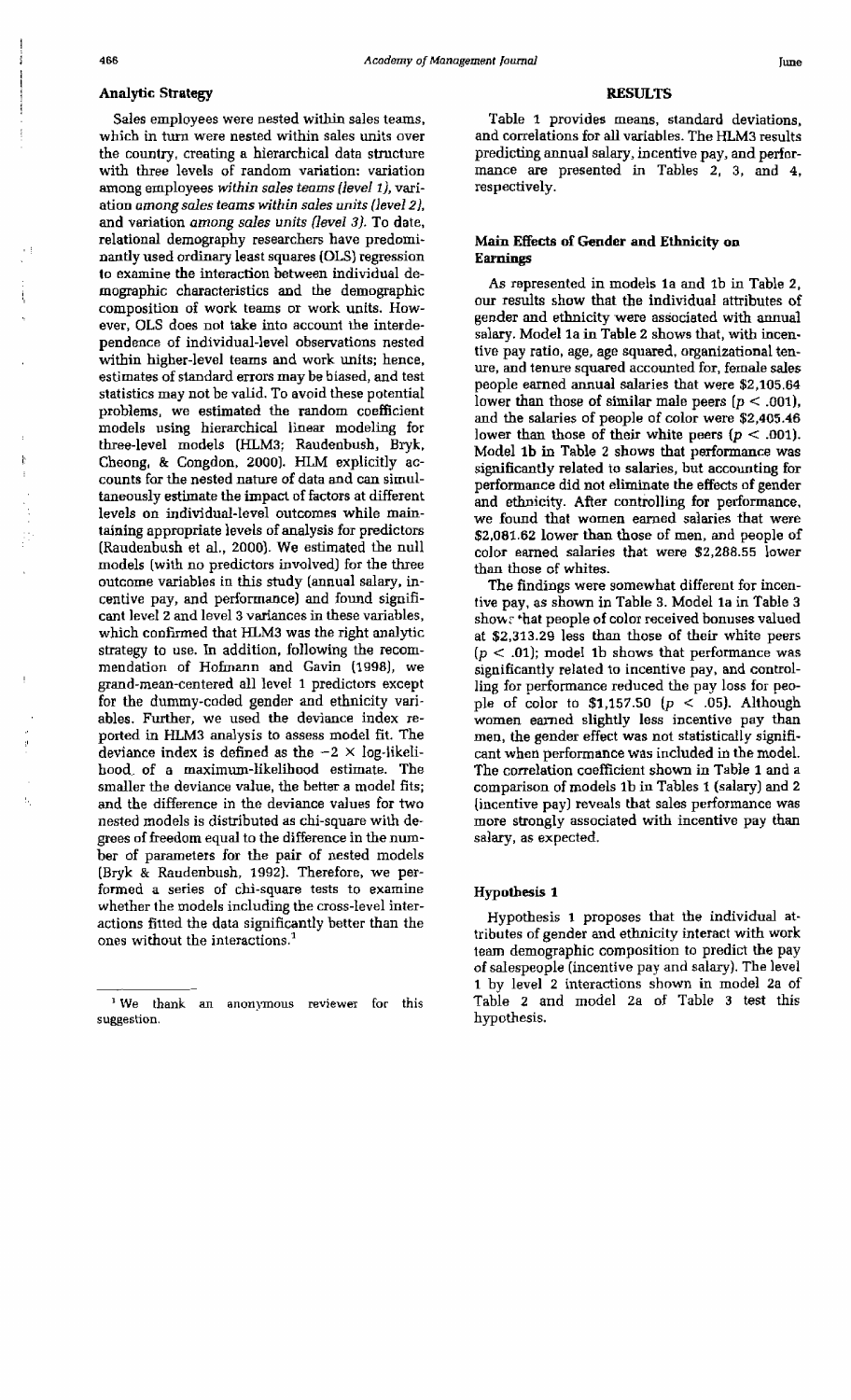|                                                                                                                    |           |           | <b>Descriptive</b> |                | Statistics and        |                                | TABLE <sub>1</sub> | Correlations among Study Variables" |              |                |               |                |                |               |               |              |              |                |
|--------------------------------------------------------------------------------------------------------------------|-----------|-----------|--------------------|----------------|-----------------------|--------------------------------|--------------------|-------------------------------------|--------------|----------------|---------------|----------------|----------------|---------------|---------------|--------------|--------------|----------------|
| Variable                                                                                                           | Mean      | <u>न्</u> | ↤                  | N              | M                     | 4                              | U)                 | Ф                                   | Þ            | $\equiv$       | Ç.            | $\overline{a}$ | $\overline{1}$ | 싑             | $\mathbf{r}$  | $\mathbf{1}$ | $\mathbf{r}$ | $\frac{6}{16}$ |
| 1. Percent annual sales<br>goal achievement                                                                        | 103.27    | 72.47     |                    |                |                       |                                |                    |                                     |              |                |               |                |                |               |               |              |              |                |
| Incentive pay<br>$\ddot{\sim}$                                                                                     | 17,936.13 | 18,692.18 | ą                  |                |                       |                                |                    |                                     |              |                |               |                |                |               |               |              |              |                |
| Annual fixed salary<br>$\frac{1}{\sqrt{2}}$                                                                        | 66,495.26 | 18,651.93 | $\Xi$              | $\ddot{q}$     |                       |                                |                    |                                     |              |                |               |                |                |               |               |              |              |                |
| Incentive pay ratio<br>$\frac{1}{2}$                                                                               | 0.33      | 0.12      | $-04$              | $30^{\circ}$   | $\frac{21}{2}$        |                                |                    |                                     |              |                |               |                |                |               |               |              |              |                |
| Organizational<br>$\vec{r}$                                                                                        | 10.18     | 8.91      | Ģ                  | g              | $\Xi$                 | $-28$                          |                    |                                     |              |                |               |                |                |               |               |              |              |                |
| tenure                                                                                                             |           |           |                    |                |                       |                                |                    |                                     |              |                |               |                |                |               |               |              |              |                |
| Age<br>نہ ن                                                                                                        | 39.80     | 0.13      | Š                  | ę,             | $\frac{8}{2}$         | $-22$                          | G.                 |                                     |              |                |               |                |                |               |               |              |              |                |
| Gender                                                                                                             | 0.36      | 0.48      | $-0$               | Ę              | $-10$                 | S                              | $-0.4$             | $\frac{1}{2}$                       |              |                |               |                |                |               |               |              |              |                |
| <b>Ethnicity</b><br>$\approx$                                                                                      | 0.24      | 0.42      | $-05$              | $-08$          | $-09$                 | ŝ                              | $-03$              | ី<br>-                              | $\mathbf{S}$ |                |               |                |                |               |               |              |              |                |
| Sales people on team<br>d,                                                                                         | 10.05     | 4.20      | ą                  | $-0.5$         | $-04$                 | $-15$                          | $-0.2$             | PQ.                                 | g            | $\Xi$          |               |                |                |               |               |              |              |                |
| Proportion of women<br>g                                                                                           | 0.36      | 0.19      | $-0.3$             | $\ddot{a}$     | $-14$                 | $\mathbb{I}$                   | $-0.6$             | $\frac{1}{2}$                       | $\mathbb{R}$ | $\mathfrak{S}$ | $-03$         |                |                |               |               |              |              |                |
| on team                                                                                                            |           |           |                    |                |                       |                                |                    |                                     |              |                |               |                |                |               |               |              |              |                |
| Proportion of people<br>of color on team<br>$\frac{1}{2}$                                                          | 0.24      | 0.20      | $-0.3$             | 90 -           | $\frac{1}{2}$         | S                              | $-0.2$             | $-0.06$                             | ę.           | 46             | Š             | $\overline{1}$ |                |               |               |              |              |                |
| Median market wage<br>for comparable jobs<br>έ,                                                                    | 46,135.52 | 4,684.84  | $-00$              | ë              | $-0.2$                | g                              | $-0.5$             | - 05                                | S.           | $-06$          | æ.            | S.             | $-13$          |               |               |              |              |                |
| in area                                                                                                            |           |           |                    |                |                       |                                |                    |                                     |              |                |               |                |                |               |               |              |              |                |
| Sales penple in sales<br>İ<br>Ë,                                                                                   | 106.93    | 36.62     | $\frac{5}{2}$      | ě              | $-08$                 | 50                             | $-0.06$            | $-0.5$                              | ŝ            | ē              | $\Xi$         | g              | $\mathbf{c}$   | $\frac{5}{1}$ |               |              |              |                |
| Sales managers in<br>14.                                                                                           | 11.19     | 4.45      | $-0.4$             | $\mathbf{S}$   | $-12$                 | g                              | $-0.7$             | $-06$                               | g            | $\rm ^{2}$     | $\Xi$         | $\tilde{c}$    | Θ.             | $-06$         | G,            |              |              |                |
| sales unit                                                                                                         |           |           |                    |                |                       |                                |                    |                                     |              |                |               |                |                |               |               |              |              |                |
| Average tenure of<br>ļ5.                                                                                           | 16.73     | 3.74      | Š                  | $\overline{a}$ | $\tilde{\mathcal{E}}$ | $\mathbf{z}$<br>$\overline{1}$ | 22                 | $\frac{0}{1}$                       | $-0.2$       | $-0.1$         | ë             | $-0.9$         | $-0.2$         | $-16$         | - 05          | $-0.9$       |              |                |
| managers in sales<br>inut                                                                                          |           |           |                    |                |                       |                                |                    |                                     |              |                |               |                |                |               |               |              |              |                |
| Proportion of female<br>g                                                                                          | 0.33      | 0.21      | g                  | $-0.3$         | S                     | $-0.06$                        | $\mathbb{S}^2$     | $\mathfrak{S}$                      | Ę            | Ę              | $-0.9$        | Ş              | Ñ              | $-0.5$        | $\frac{1}{2}$ | $-0.9$       | $-10$        |                |
| managers in sales<br>$\overline{1}$                                                                                |           |           |                    |                |                       |                                |                    |                                     |              |                |               |                |                |               |               |              |              |                |
| 17. Proportion of                                                                                                  | 0.23      | 0.21      | $-02$              | $-08$          | å                     | $\frac{1}{1}$                  | $\frac{3}{2}$      | S.                                  | $\mathbf{S}$ | $\frac{6}{10}$ | $\frac{1}{2}$ | ä              | $\mathbb{S}$   | $-08$         | $-12$         | $-14$        | ĕ            | $\frac{4}{4}$  |
| minority managers in<br>sales unit                                                                                 |           |           |                    |                |                       |                                |                    |                                     |              |                |               |                |                |               |               |              |              |                |
| $\degree$ n = 1,319. Coefficients with an absolute value equal to or larger than .04 are significant at $p < 05$ . |           |           |                    |                |                       |                                |                    |                                     |              |                |               |                |                |               |               |              |              |                |

 $\hat{\vec{V}}$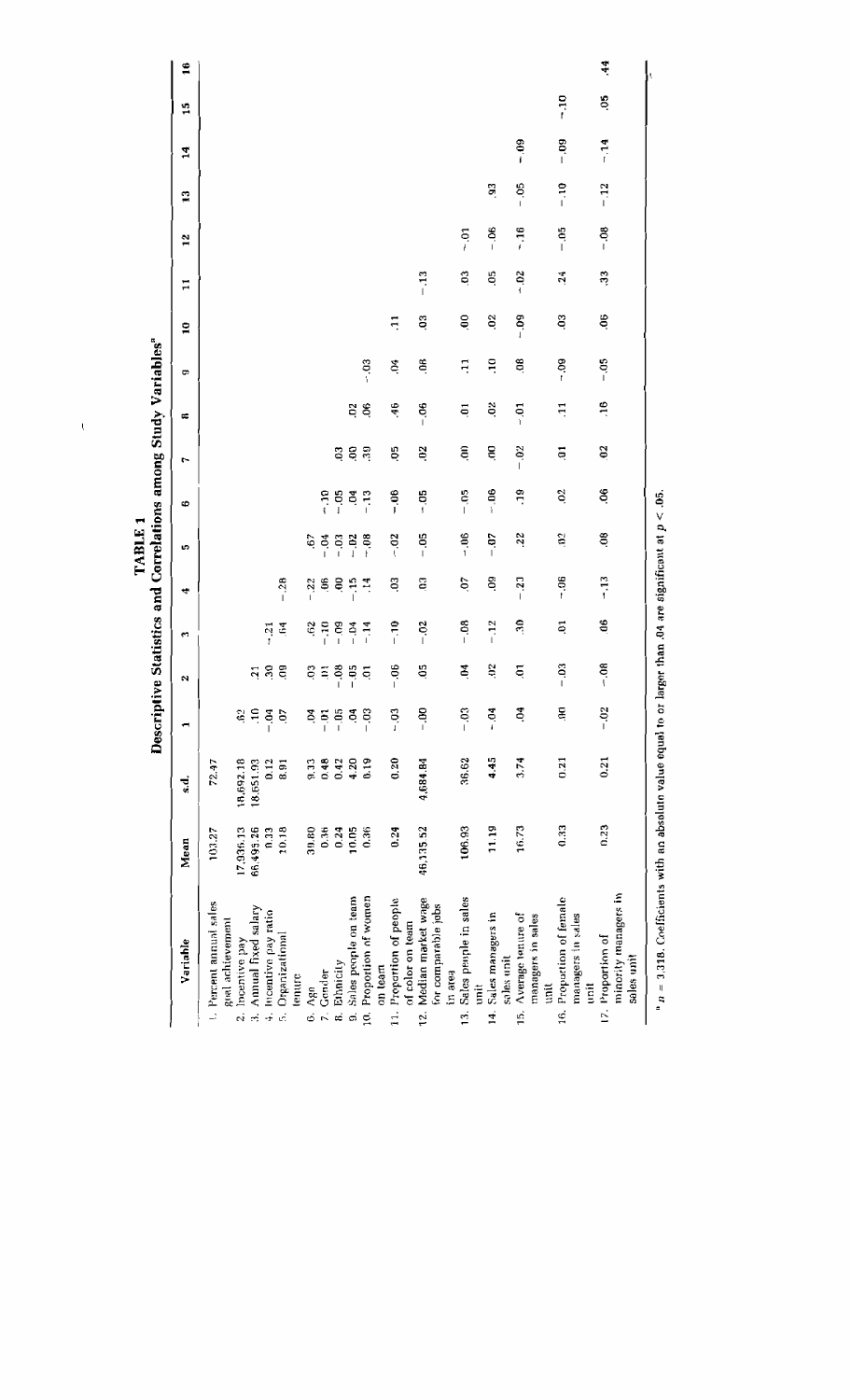# TABLE<sub>2</sub> Hierarchical Linear Modeling Results for Annual Fixed Salary<sup>a</sup>

| Variable                                                            | Model 1a                            | Model 1b                 | Model 2a                                                                      | Model 2b                 | Model 3a                  | Model 3b                 |
|---------------------------------------------------------------------|-------------------------------------|--------------------------|-------------------------------------------------------------------------------|--------------------------|---------------------------|--------------------------|
| Intercept                                                           |                                     |                          | 46,671.53*** 48,483.52*** 47,807.26*** 48,082.22*** 48,416.42*** 48,473.10*** |                          |                           |                          |
| Level 1                                                             |                                     |                          |                                                                               |                          |                           |                          |
| Incentive pay ratio                                                 | $-7,523.09$ <sup>t</sup>            | $-7,791.34$ <sup>+</sup> | $-7,653.26$ <sup>+</sup>                                                      | $-7,841.86$ <sup>+</sup> | $-7,449.79$ <sup>+</sup>  | $-7,638.35*$             |
| Organizational tenure                                               | $1,317.79$ ***                      | $1,295.63***$            | $1,309.11***$                                                                 | 1,284.93***              | $1,304.60***$             | 1,281.51***              |
| Organizational tenure squared                                       | $-20.75***$                         | $-20.16***$              | $-20.51***$                                                                   | $-19.83***$              | $-20.43***$               | $-19.76$ ***             |
| Age                                                                 |                                     |                          | $2,344.38***$ $2,352.43***$ $2,355.34***$                                     | 2,358.21***              | $2,353.78***$             | 2,357,73***              |
| Age squared                                                         | $-20.75***$                         | $-20.82***$              | $-20.85***$                                                                   | $-20.86***$              | $-20.83***$               | $-20.85***$              |
| Gender                                                              | $-2,105.64***-2,081.62***-2,157.21$ |                          |                                                                               | $-2,099.64$              | $-3,733.80*$              | $-3.593.24$ <sup>*</sup> |
| Ethnicity                                                           |                                     |                          | $-2,405.46***-2,288.55***-5,089.62***-5,009.48***-5,709.77***-5,613.58***$    |                          |                           |                          |
| Annual sales goal achieved                                          |                                     | $9.17**$                 |                                                                               | $9.20**$                 |                           | $8.93*$                  |
| Level 2                                                             |                                     |                          |                                                                               |                          |                           |                          |
| Salespeople on team                                                 | $-277.75**$                         | $-291.26**$              | $-258.25**$                                                                   | $-268.31**$              | $-264.61**$               | $-274.19**$              |
| Proportion of women on team                                         | $-2,365.20$                         | $-2,287.07$              | $-2,227.29$                                                                   | $-2,134,40$              | $-2,238.69$               | $-2,163.49$              |
| Proportion of people of color on team                               | $-3,508.91$ <sup>+</sup>            | $-3,611.96$ <sup>+</sup> | $-6.826.09**$                                                                 | $-6,749.41**$            | $-5,841.18**$ -5,756.70** |                          |
| Level 3                                                             |                                     |                          |                                                                               |                          |                           |                          |
| Median market wage for comparable jobs in<br>area                   | $0.20*$                             | $0.17^{+}$               | $0.19*$                                                                       | $0.19^{+}$               | $0.20*$                   | $0.20*$                  |
| Salespeople in sales unit                                           | 61.36                               | 65.88                    | $68.94^+$                                                                     | $69.01$ <sup>+</sup>     | 64.14                     | 64.46                    |
| Sales managers in sales unit                                        | $-719.04*$                          | $-749.12*$               | $-797.31$ *                                                                   | $-793.08*$               | $-770.30*$                | $-766.02*$               |
| Average tenure of managers in sales unit                            | 943.22***                           | 927.57***                | 942.84***                                                                     | 931.75***                | 951.37***                 | 940.85***                |
| Proportion of female managers in sales unit                         | 3,783.27                            | 3,693.43                 | 3,508.80                                                                      | 3,441.04                 | 2,435.53                  | 2,436.98                 |
| Proportion of minority managers in sales unit                       | 1,264.01                            | 1,227.90                 | 948.38                                                                        | 959.93                   | $-1,058.86$               | $-924.90$                |
| Level $1 \times$ level 2 interactions                               |                                     |                          |                                                                               |                          |                           |                          |
| Gender $\times$ proportion of females on team                       |                                     |                          | 130.93                                                                        | 47.84                    | $-58.62$                  | $-70.30$                 |
| Ethnicity $\times$ proportion of people of color on<br>team         |                                     |                          | 8,694.38**                                                                    | 8,683.26**               | $6,429.68*$               | 6,396.34*                |
| Level $1 \times$ level 3 interactions                               |                                     |                          |                                                                               |                          |                           |                          |
| Gender $\times$ proportion of female managers in<br>sales unit      |                                     |                          |                                                                               |                          | 4.984.23*                 | $4.649.47*$              |
| Ethnicity $\times$ proportion of minority managers in<br>sales unit |                                     |                          |                                                                               |                          | 4,946.93*                 | 4,890.13*                |
| Model deviance <sup>b</sup>                                         | 71.737.99                           | 71,729.46                | 71,730.90                                                                     | 71,720,70                | 71,722.20                 | 71,712.72                |

n (level 1) = 3,318; n (level 2) = 437; n (level 3) = 46. HLM3 analysis was used. Entries corresponding to the predictors in the first column are estimations of the fixed effects,  $y_s$ , with robust standard errors.

 $^{\rm b}$  Deviance is a measure of model fit; it equals  $-2$   $\times$  the log-likelihood of the maximum-likelihood estimate. The smaller the model deviance, the better the fit.

 $^\dagger$   $p$   $<$  .10  $^\star$   $p$   $<$  .05

\*\*  $p < .00$ <br>\*\*  $p < .01$ <br>\*\*\*  $p < .001$ 

Two-tailed tests.

Salary. For salary (Table 2), model 2a reveals a statistically significant, positive value for the product of ethnicity and the proportion of people of color on a team ( $\hat{\gamma}$  = 8,694.38, p < .01). The value for gender by proportion of women on a team was not significant. A chi-square test of the change in the deviance statistic from model 1a to model 2a confirmed that including the level 1 by level 2 interactions significantly improved the model fit for salary ( $\chi^2$  = 7.09,  $df = 2$ ,  $p < .05$ ).

Hypothesis 1 further predicts that (a) for women and people of color (members of the lower-status demographic groups), the proportion of these subgroup members in teams and their earnings have a positive relationship, and (b) team composition has

no significant consequences for the earnings of men and whites (members of the higher-status demographic groups). The statistically significant interaction between ethnicity and the proportion of people of color on a team indicated that the relationships between salary and team ethnic composition differ significantly for people of color and whites. Figure 1, which we created using the coefficient estimates from the full model (Table 2, model 3b), illustrates the pattern for this interaction. Figure 1 shows that, everything else being equal, the salaries of people of color are positively but weakly associated with the proportion of people of color on a work team; contrary to our prediction, the salaries of whites are negatively associated with the proportion of people of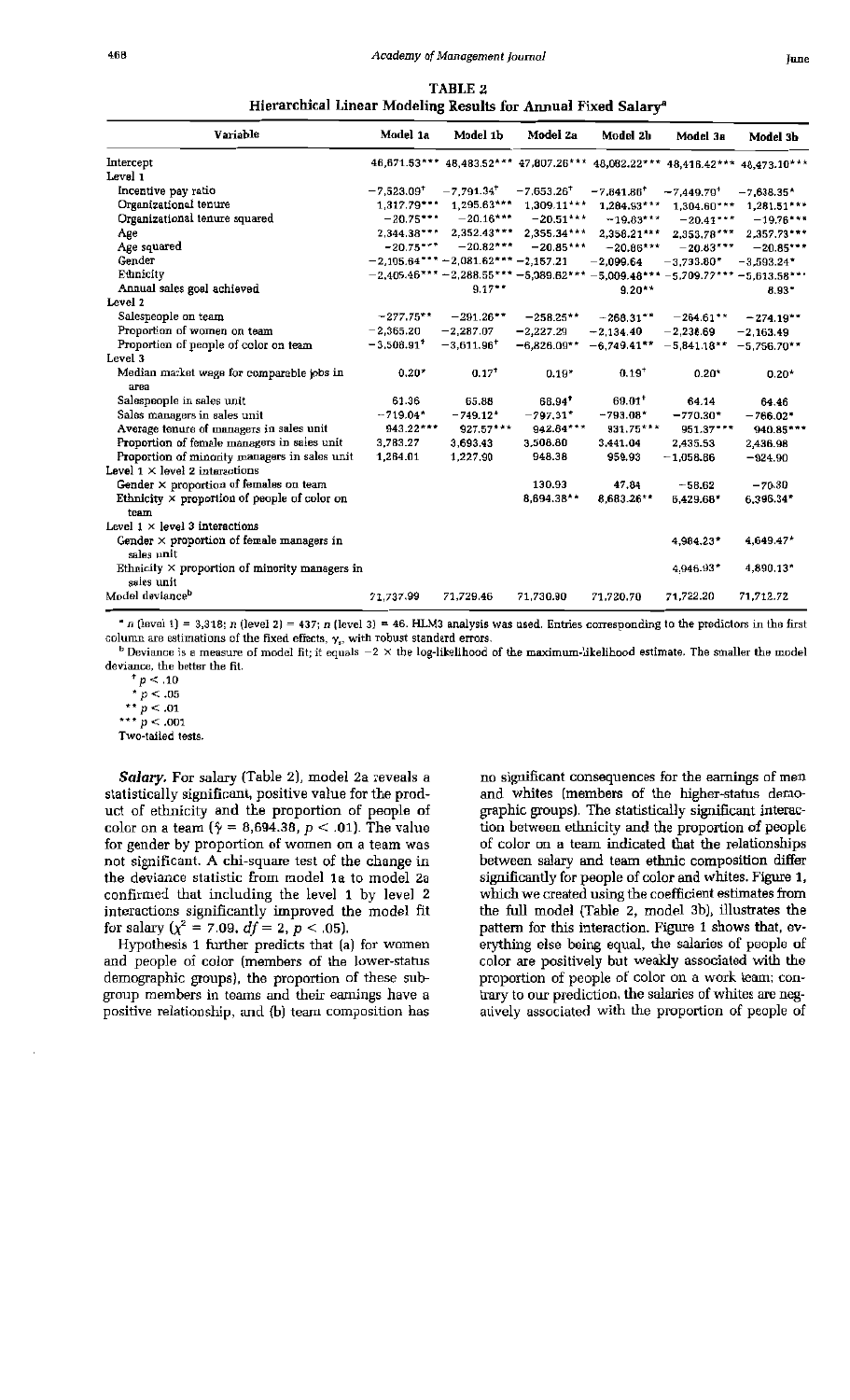

<sup>a</sup> The predicted salary estimates were based on the coefficient estimates of model 3b in Table 2. "High proportion of people of color on team" represents a score that is one standard deviation above the mean, whereas "low proportion of people of color on team" represents a score that is one standard deviation below the mean. All other variables were evaluated at their grand means.

color on a work team. Taking all other factors into account, including performance (that is, using the model 3b coefficients shown in Table 2), the estimated net value to salespeople of color of a onestandard-deviation increase in the proportion of people of color on a sales team is \$127.93. When the proportion of people of color increases by one standard deviation, whites earn more than people of color, but the salary advantage of whites decreases by \$1,151.34. From the company's perspective, improved pay equity may be a useful measure of the value of increasing the proportion of people of color. In Company Goodheart, pay differences between whites and people of color decreased from \$4,233 to \$1,674 when the proportion of people of color on a sales team increased from one standard deviation below the mean to one standard deviation above the mean (see Figure 1).

Incentive pay. For incentive pay (Table 3), model 2a reveals a statistically significant, positive value for the cross-product of ethnicity and the proportion of people of color on a team ( $\hat{\gamma}$  = 7,177.44,  $p < .05$ ). The value for gender by the proportion of women on a team is not significant. A chi-square test of the change in the deviance statistic from model 1a to model 2a indicated that including the level 1 by level 2 interactions did not significantly improve model fit ( $\chi^2 = 3.91$ ,  $df = 2$ ,  $p > 10$ ); thus, we chose not to interpret the ethnicity-proportion of people of color interaction effect for bonuses. The decision to not interpret an interaction term with a significant coefficient is statistically conservative. Coincidentally, it might also be considered a socially conservative approach. Given that the study used data from nearly the entire

population of salespeople in the company, Company Goodheart might not want to ignore the practical implications of this coefficient.

Overall, we found only partial support for Hypotheses 1a and 1b. As we predicted, the ethnic composition of work teams moderated the relationship between individual ethnicity and salary, but a conservative interpretation of our results indicates that the same interaction does not hold for incentive pay. In addition, contrary to our prediction, the salary gains of people of color coincided with smaller salary advantages for whites. The proportion of women in work teams was inconsequential for salaries and incentive pay.

#### Hypotheses 2a and 2b

Hypotheses 2a and 2b predict that performance partially mediates the moderated relationship between individual attributes, work team composition, and salary and fully mediates the moderated relationship between individual attributes, work team composition, and incentive pay. For this mediation hypothesis to be supported, we would have to have found that the interaction between individual attributes and work team composition significantly predicted performance. Table 4 shows the HLM3 results for predicting performance (annual sales goal achievement). It was consistent with the logic we presented that the performance of women and people of color was somewhat lower than the performance of men and whites, with all of the other factors we measured taken into account (model 3). However, the values for ethnicity by the proportion of people of color on a team and for gender by the proportion of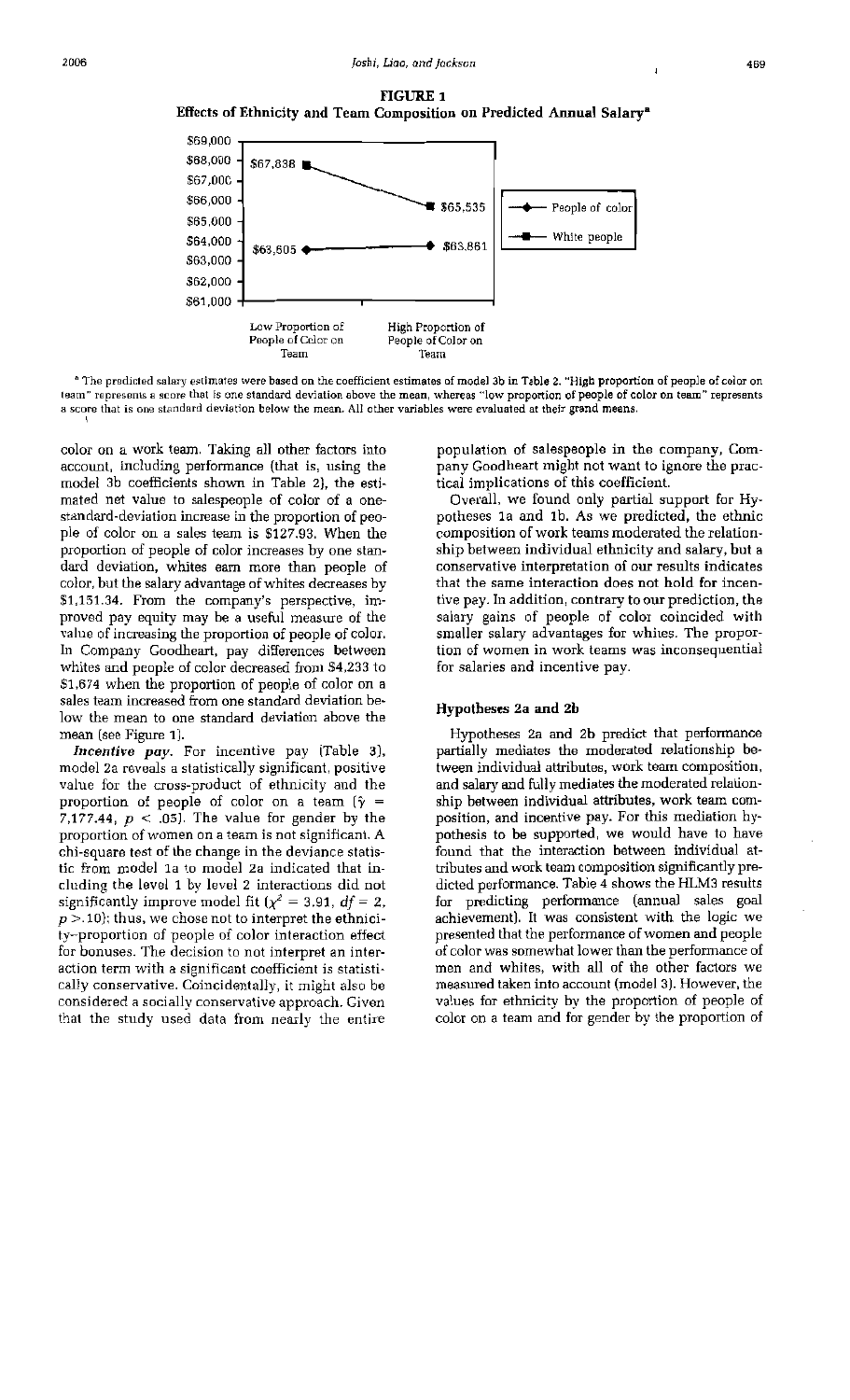| Variable                                                            | Model 1a                 | Model 1b                  | Model 2a                 | Model 2b                 | Model 3a                   | Model 3b                 |
|---------------------------------------------------------------------|--------------------------|---------------------------|--------------------------|--------------------------|----------------------------|--------------------------|
| Intercept                                                           | 6,723.15                 | $8,428.21$ <sup>+</sup>   | 6,994.55                 | 8,579.10 <sup>+</sup>    | 8,239.04                   | $9.037.89$ <sup>+</sup>  |
| Level 1                                                             |                          |                           |                          |                          |                            |                          |
| Incentive pay ratio                                                 |                          | 55,192.46*** 52,669.80*** | 55,295.32***             | 52,829.23***             | 55,363.96***               | 52,869.24*               |
| Organizational tenure                                               | $1,031.21***$            | 694.18***                 | $1,026.77***$            | 690.96***                | 1,027.07***                | 690.88*                  |
| Organizational tenure squared                                       | $-31.11***$              | $-20.63$ ***              | $-30.97***$              | $-20.50***$              | $-30.93***$                | $-20.47$ ***             |
| Age                                                                 | $-413.69$                | $-244.51$                 | $-392.22$                | $-228.76$                | $-388.50$                  | $-225.53$                |
| Age squared                                                         | 2.51                     | 1.25                      | 2.26                     | 1.07                     | 2.23                       | 1.03                     |
| Annual fixed salary                                                 | $0.27***$                | $0.21***$                 | $0.27***$                | $0.21***$                | $0.26***$                  | $0.21***$                |
| Gender                                                              | $-295.56$                | $-40.26$                  | $-1,353.96$              | $-884.01$                | $-3,057.94*$               | $-865.46$                |
| Ethnicity                                                           | $-2,313.29$ **           | $-1,157.50*$              | $-4,558.85***$           | $-2,992.57**$            | $-5,185.96***-3,538.05***$ |                          |
| Annual sales goal achieved                                          |                          | 155.23 ***                |                          | 155.15***                |                            | 155.13***                |
| Level 2                                                             |                          |                           |                          |                          |                            |                          |
| Salespeople on team                                                 | $-6.84$                  | $-171.10*$                | 16.79                    | $-149.82$ <sup>t</sup>   | 8.05                       | $-153.67$ <sup>+</sup>   |
| Proportion of women on team                                         | 0.10                     | 1.164.25                  | $-799.22$                | 424.72                   | $-863.26$                  | 388.23                   |
| Proportion of people of color on team                               | $-1,787.37$              | $-861.51$                 | $-4.786.47$ <sup>t</sup> | $-3,519.09$ <sup>t</sup> | $-3,938.33$                | $-3,066,29$              |
| Level 3                                                             |                          |                           |                          |                          |                            |                          |
| Median market wage for comparable jobs in<br>area                   | 0.14                     | $0.13*$                   | $0.14^{+}$               | $0.14*$                  | $0.14^+$                   | $0.13*$                  |
| Salespeople in sales unit                                           | 104.97*                  | $67.12**$                 | 106.51*                  | $71.14**$                | 104.93*                    | 70.28**                  |
| Sales managers in sales unit                                        | $-740.66*$               | $-349.34$ <sup>+</sup>    | $-764.97*$               | $-393.81*$               | $-752.85*$                 | $-387.68*$               |
| Average tenure of managers in sales unit                            | 159.03                   | 112.02                    | 173.24                   | 122.86                   | 184.13                     | 128.22                   |
| Proportion of female managers in sales unit                         | 3,420.21                 | 1,701.82                  | 3,295.00                 | 1,570.78                 | 1,048.23                   | 1,509.53                 |
| Proportion of minority managers in sales unit                       | $-3,919.72$ <sup>+</sup> | $-2,660.01$ <sup>+</sup>  | $-3,750.12$ <sup>t</sup> | $-2,540.48$              | $-5,513.58*$               | $-3,820.58*$             |
| Level $1 \times$ level 2 interactions                               |                          |                           |                          |                          |                            |                          |
| Gender $\times$ proportion of females on team                       |                          |                           | 2,563.38                 | 2,074.66                 | 235.81                     | 2,157.79                 |
| Ethnicity $\times$ proportion of people of color on<br>team         |                          |                           | 7,177.44*                | 5,871.83*                | 5,437.85                   | $-4,873.16$ <sup>t</sup> |
| Level $1 \times$ level 3 interactions                               |                          |                           |                          |                          |                            |                          |
| Gender $\times$ proportion of female managers in                    |                          |                           |                          |                          | $5,422.49$ <sup>+</sup>    | $-166.08$                |
| sales unit                                                          |                          |                           |                          |                          |                            |                          |
| Ethnicity $\times$ proportion of minority managers in<br>sales unit |                          |                           |                          |                          | 4,306.79                   | 3,205.91                 |
| Model deviance <sup>b</sup>                                         | 73,827.48                | 71,881.06                 | 73,823.57                | 71,876.35                | 73.819.09                  | 71,874.83                |

" n (level 1) = 3,318; n (level 2) = 437; n (Level 3) = 46. HLM3 analysis was used. Entries corresponding to the predictors in the first column are estimations of the fixed effects,  $\gamma_s$ , with robust standard errors.

 $b$  Deviance is a measure of model fit; it equals  $-2 \times$  the log-likelihood of the maximum-likelihood estimate; the smaller the model deviance, the better the fit.

 $^\dagger$   $p$   $<$  .10  $^\star$   $p$   $<$  .05

 $\label{eq:4.1} -\frac{1}{4}\mathcal{O}(\sqrt{3})\leq \frac{4\mathcal{O}(\sqrt{3})\mathcal{O}(\sqrt{3})}{\mathcal{O}(\sqrt{3})\mathcal{O}(\sqrt{3})}=\sqrt{3}\mathcal{O}(\sqrt{3})\leq \sqrt{3}.$ 

 $\begin{array}{c} \n ^{p} \rightarrow p^2 > .01 \\
\n ^{p} \rightarrow \infty \quad 0.01 \\
\n ^{p} \rightarrow \infty \quad 0.01 \\
\n ^{p} \rightarrow \infty \quad 0.01 \\
\n \end{array}$ Two-tailed tests.

women on a team were not significant. Therefore, Hypotheses 2a and 2b were not supported.

To summarize our results so far, we found that women and people of color in Company Goodheart received lower pay than men and whites, respectively. We also found that pay but not performance was predicted by the interaction of individual ethnicity and team ethnic composition; the pay effects were clearest for salary. We found that the interaction between gender and team gender composition predicted neither pay nor performance. The proportion of women on work teams was not significantly related to performance, incentive pay, or salaries. Nor was the proportion of people of color on work teams significantly related to performance. (It is also worth noting that our results do not reveal significant, negative consequences of work team feminization.) Overall, the results provided partial support for the predicted moderating effects of team composition. Next, we examined the effects of management composition.

#### Hypothesis 3

Hypothesis 3 proposes that the individual attributes of gender and ethnicity interact with the management composition of work units to predict pay (incentive pay and salary). Specifically, we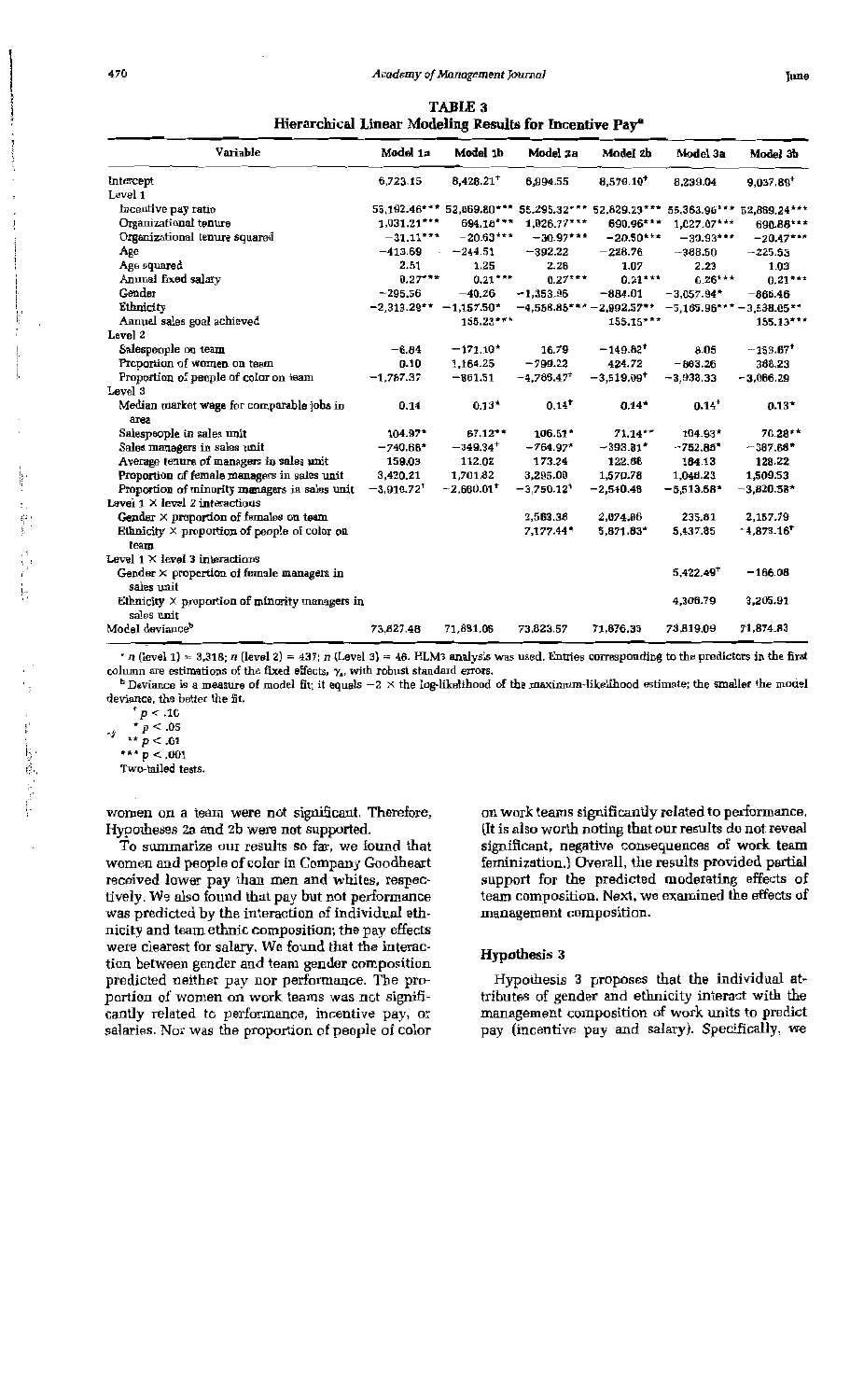| TABLE 4                                                             |  |
|---------------------------------------------------------------------|--|
| HLM3 Results for Percent Annual Sales Goal Achievement <sup>®</sup> |  |

| Variable                                                         | Model 1   | Model 2              | Model 3   |
|------------------------------------------------------------------|-----------|----------------------|-----------|
| Intercept                                                        | $88.16**$ | 88.74**              | 95.52**   |
| Level 1                                                          |           |                      |           |
| Incentive pay ratio                                              | 10.95     | 11.08                | 11.12     |
| Organizational tenure                                            | $2.67***$ | $2.66***$            | $2.64***$ |
| Organizational tenure squared                                    | $-0.08**$ | $-0.08$ **           | $-0.08**$ |
| Age                                                              | $-0.35$   | $-0.32$              | $-0.32$   |
| Age squared                                                      | 0.00      | 0.00                 | 0.00      |
| Gender                                                           | $-2.23$   | $-3.55$              | $-15.29*$ |
| Ethnicity                                                        | $-8.31*$  | $-12.61**$           | $-13.63*$ |
| Level 2                                                          |           |                      |           |
| Salespeople on team                                              | $0.97*$   | $1.01***$            | $0.97**$  |
| Proportion of women on team                                      | $-7.52$   | 8.47                 | $-8.49$   |
| Proportion of people of color on team                            | $-4.54$   | $-10.44$             | $-7.28$   |
| Level 3                                                          |           |                      |           |
| Median market wage for comparable jobs in area                   | 0.00      | 0.00                 | 0.00      |
| Salespeople in sales unit                                        | 0.22      | 0.22                 | 0.20      |
| Sales managers in sales unit                                     | $-2.36$   | $-2.37$ <sup>t</sup> | $-2.26$   |
| Average tenure of managers in sales unit                         | 0.67      | 0.69                 | 0.73      |
| Proportion of female managers in sales unit                      | 12.32     | 12.00                | $-2.87$   |
| Proportion of minority managers in sales unit                    | $-5.06$   | $-5.05$              | $-10.98$  |
| Level $1 \times$ level 2 interactions                            |           |                      |           |
| Gender $\times$ proportion of women on team                      |           | 3.17                 | 0.97      |
| Ethnicity × proportion of people of color on team                |           | 13.86                | 7.10      |
| Level $1 \times$ level 3 interactions                            |           |                      |           |
| Gender $\times$ proportion of female managers in sales unit      |           |                      | 38.19**   |
| Ethnicity $\times$ proportion of minority managers in sales unit |           |                      | 11.49     |
| Model deviance <sup>b</sup>                                      | 37,684.10 | 37,683.39            | 37,674.91 |

 $n$  (level 1) = 3318, n (level 2) = 437, n (level 3) = 46. HLM3 analysis was used. Entries corresponding to the predictors in the first column are estimations of the fixed effects,  $\gamma_s$ , with robust standard errors

 $^b$  Deviance is a measure of model fit; it equals  $-2 \times$  the log-likelihood of the maximum-likelihood estimate; the smaller the model deviance, the better the fit.

 $+p < .10$  $p < .05$ \*\* $p < .01$ \*\*\*  $p < .001$ 

Two-tailed tests.

predicted that (a) for women and people of color, there would be a positive relationship between the proportion of women and people of color in management and pay, respectively and that (b) for men and whites, there would be no relationship between the proportion of women and people of color in management and pay.

Salary. For salary (Table 2), model 3a shows significant values for both gender by the proportion of female managers in a sales unit ( $\hat{y} = 4,984.23$ ,  $p < .05$ ) and ethnicity by the proportion of minority managers in a sales unit ( $\hat{\gamma} = 4.946.93$ ,  $p < .05$ ). A chi-square test of the change in the deviance statistic from model 2a to model 3a confirmed that including the level 1 by level 3 interactions significantly improved the model fit  $(\chi^2 = 8.70, df = 2,$  $p < .03$ ) for predicting salary.

Figures 2a and 2b illustrate the moderated effects of management composition for salary. Supporting

Hypothesis 2a, Figure 2a shows a positive association between the proportion of female managers in a work unit and the salaries of female salespeople. Surprisingly, there is also a positive (but weaker) association between the proportion of female managers in a work unit and the salaries of male salespeople. In other words, men and women alike earned higher salaries in units with proportionately more female managers. Taking all other factors into account, including performance, the salary value of a one-standard-deviation increase in the proportion of female managers in a work unit is approximately \$1,488.16 for saleswomen and \$511.77 for salesmen. Corresponding to these effects, pay differences between men and women dropped from \$3,060 to \$1,108 when the proportion of female managers increased from one standard deviation below the mean to one standard deviation above the mean.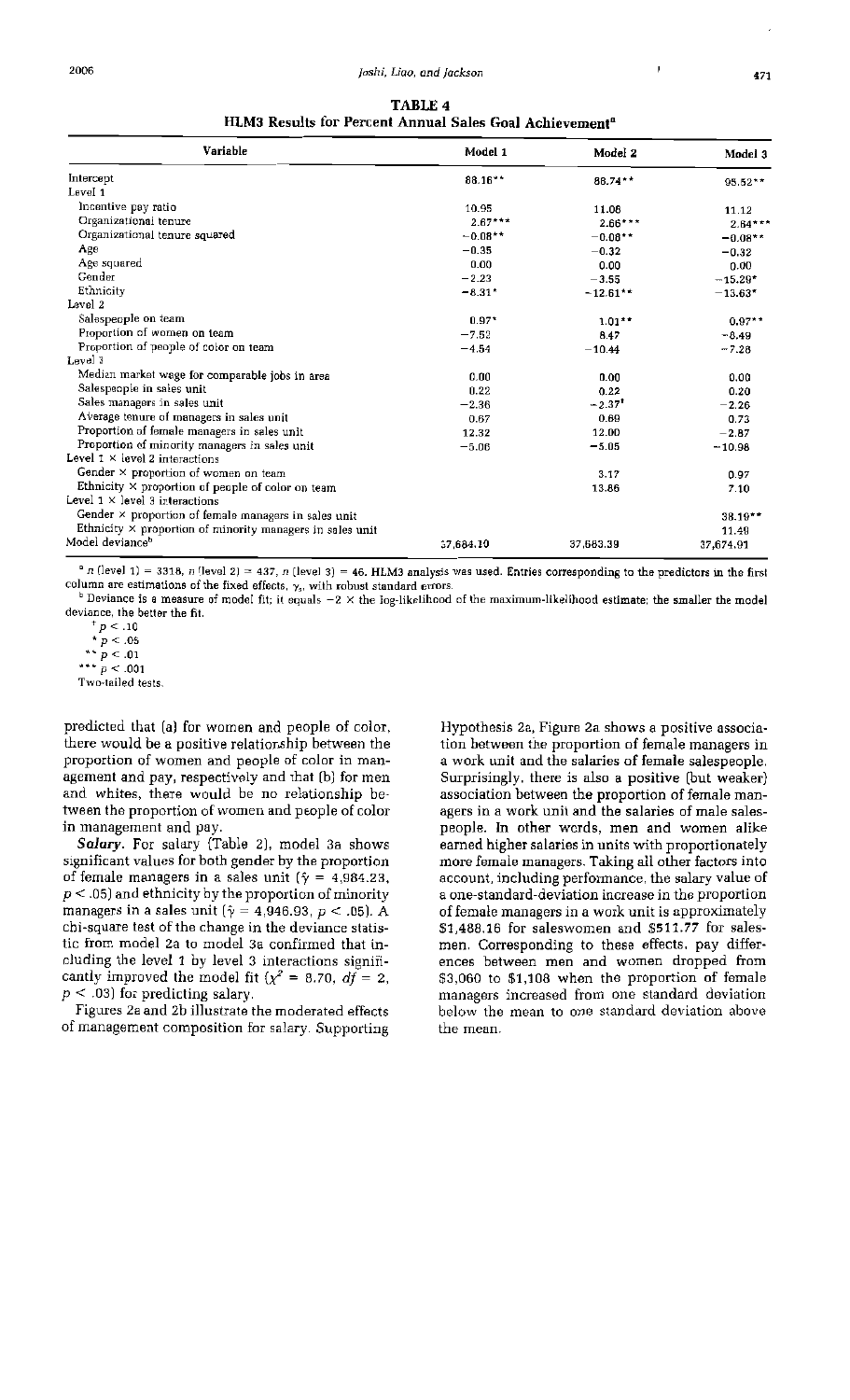

<sup>a</sup> The predicted salary estimates were based on the coefficient estimates of model 3b in Table 2. "High proportion of female (Minority) managers in sales unit" represents a score that is one standard deviation above the mean, whereas "low proportion of female (minority) managers in sales unit" represents a score that is one standard deviation below the mean. All other variables were evaluated at their grand means.

In keeping with Hypothesis 2b, Figure 2b shows a positive association between the proportion of managers of color in a unit and the salaries of salespeople of color; there also is a small, marginally significant, negative association between the proportion of managers of color in the unit and the salaries of white sales employees. Taking all other factors into account, including performance, we estimated that for people of color the salary value of a one-standard-deviation increase in the proportion of managers of color was \$832.70. When the proportion of people of color increases by one standard deviation, the advantage enjoyed by whites is reduced by \$194.23. Pay differences between whites and people of color dropped from \$3,981 to \$1,926 in sales units in which the proportion of managers of color increased from one standard deviation below the mean to one standard deviation above the mean.

Incentive pay. For incentive pay, model 3a in Table 3 shows a nonsignificant value for ethnicity by the proportion of minority managers in a sales unit and a positive and marginally significant value for gender by the proportion of female managers in a sales unit ( $\hat{\gamma}$  = 5,422.49,  $p$  < .10). A chi-square test of the change in the deviance statistic from model 2a to model 3a indicated that including the level 1 by level 3 interactions did not significantly improve model fit ( $\chi^2$  = 4.48,  $df$  = 2, p > .10); thus, we do not interpret these interactions. We note that this was a conservative statistical decision that might risk ignoring a result that has practical importance in Company Goodheart.

Overall, the results are mixed for Hypothesis 3. Our predictions were fairly consistent with the results for salary, but predictions were not consistent with results for incentive pay. Both women and people of color earned higher salaries when they worked in units with more in-group managers, and these benefits accrued to those in the minority with little or no cost to those in the majority.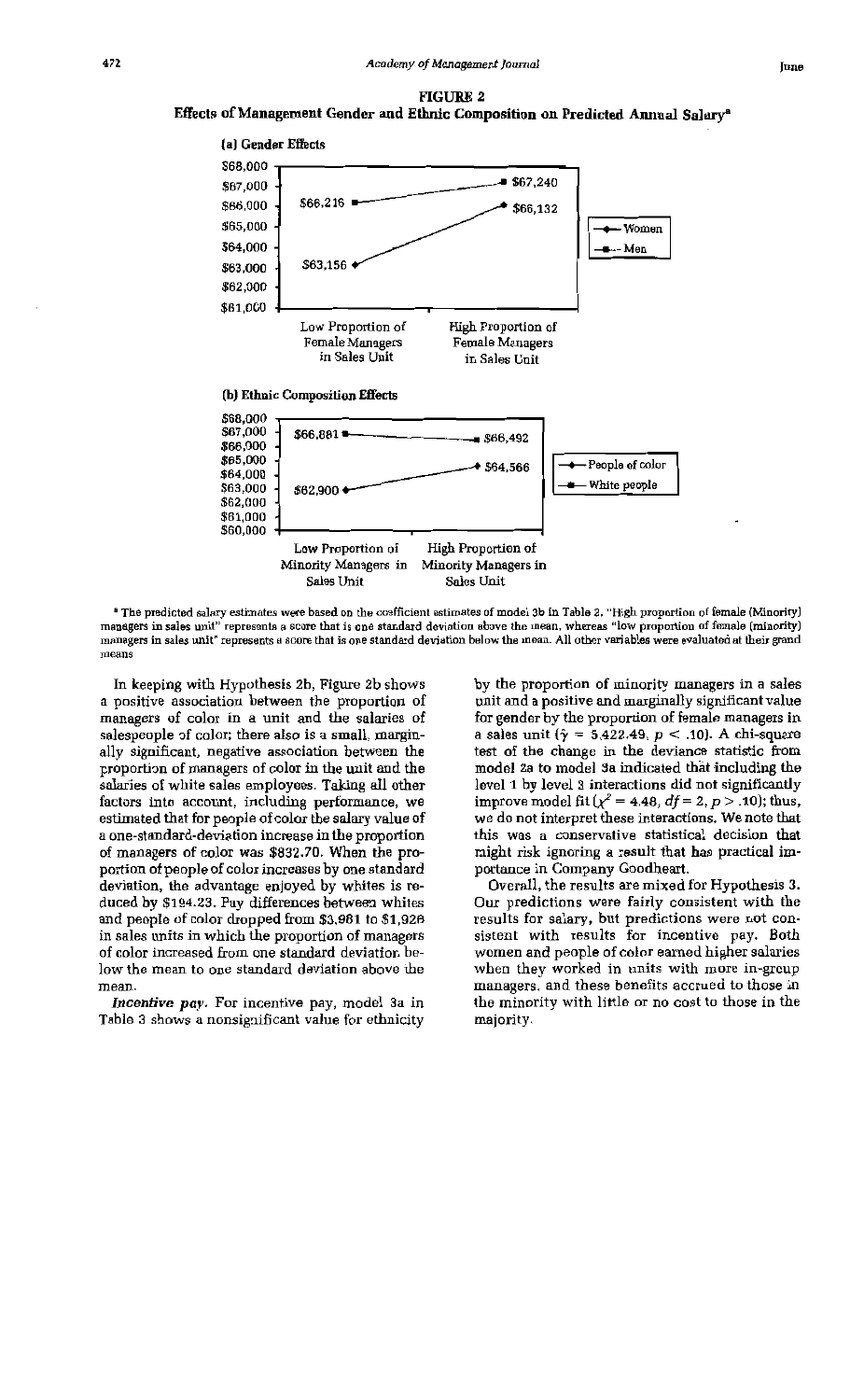### **Hypothesis 4**

Hypotheses 4a and 4b predict that performance partially mediates the moderated relationship between individual attributes, management composition, and salary and fully mediates the moderated relationship between individual attributes, management demographic composition, and incentive pay.

We found partial support for Hypothesis 4a. As shown in model 3 in Table 4, gender interacted with the proportion of female managers in a sales unit has a significant, positive value ( $\hat{\gamma}$  = 38.19,  $p < .01$ ) when predicting performance. A chisquare test of the change in the deviance statistic from model 2 to model 3 confirmed that including the level 1 by level 3 interactions significantly improved model fit ( $\chi^2 = 8.48$ ,  $df = 2$ ,  $p < .03$ ) for predicting performance. Consistently with our predictions, Figure 3 shows that there is a positive association between the proportion of female managers in a unit and the performance of saleswomen. The performance of women was substantially greater in units with higher proportions of women in management, but management gender composition had essentially no impact on the performance of men. In addition, when predicting salary, the positive effect of gender by the proportion of female managers in a unit drops (from  $\hat{y} = 4,984.23, p < .05$ , model 3a in Table 2; to  $\hat{\gamma}$  = 4,649.47,  $p < .05$ , model 3b in Table 2). Therefore, as we predicted, performance partially mediates the moderated effect on salary of the proportion of female managers in a sales unit. Hypothesis 4b was not supported because there were no significant interactions between individual attributes and management composition when predicting incentive pay.

tial support for the predicted moderation of salary by the presence of female managers. On average, salaries were higher in sales units with proportionately more female managers; both men and women earned more, but the gains achieved by salewomen were greater than those achieved by salesmen. Also, although the salaries of men were higher than those of women, salary differences were smaller in units with proportionately more female managers. As predicted, performance partly accounts for the relationships between demographics and salary.

We also found some support for our prediction that the presence of people of color in the managerial ranks would moderate salary. On average, salaries were lower in sales units with proportionately more managers of color, but management composition had different implications for whites and people of color. People of color earned higher salaries when they worked in units with proportionately more managers of color, but the salary advantages of whites were smaller in units with proportionately more managers of color. Together, these effects resulted in smaller salary differences in units with proportionately more managers of color. Performance gains partially accounted for the effects of management composition on earnings.

#### **DISCUSSION**

Despite growing corporate investments in diversity management, concerns about ethnic and gender discrimination persist. These concerns are fueled by evidence showing persistent differences in earnings for members of different demographic groups, with men and whites on the average earn-

To summarize, our analyses provide substan-





<sup>&</sup>lt;sup>a</sup> The predicted performance estimates were based on the coefficient estimates of model 3 in Table 3. "High proportion of female managers in sales unit 'represents a score that is one standard deviation above the mean, whereas "low proportion of female managers in sales unit" represents a score that is one standard deviation below the mean. All other variables were evaluated at their grand means.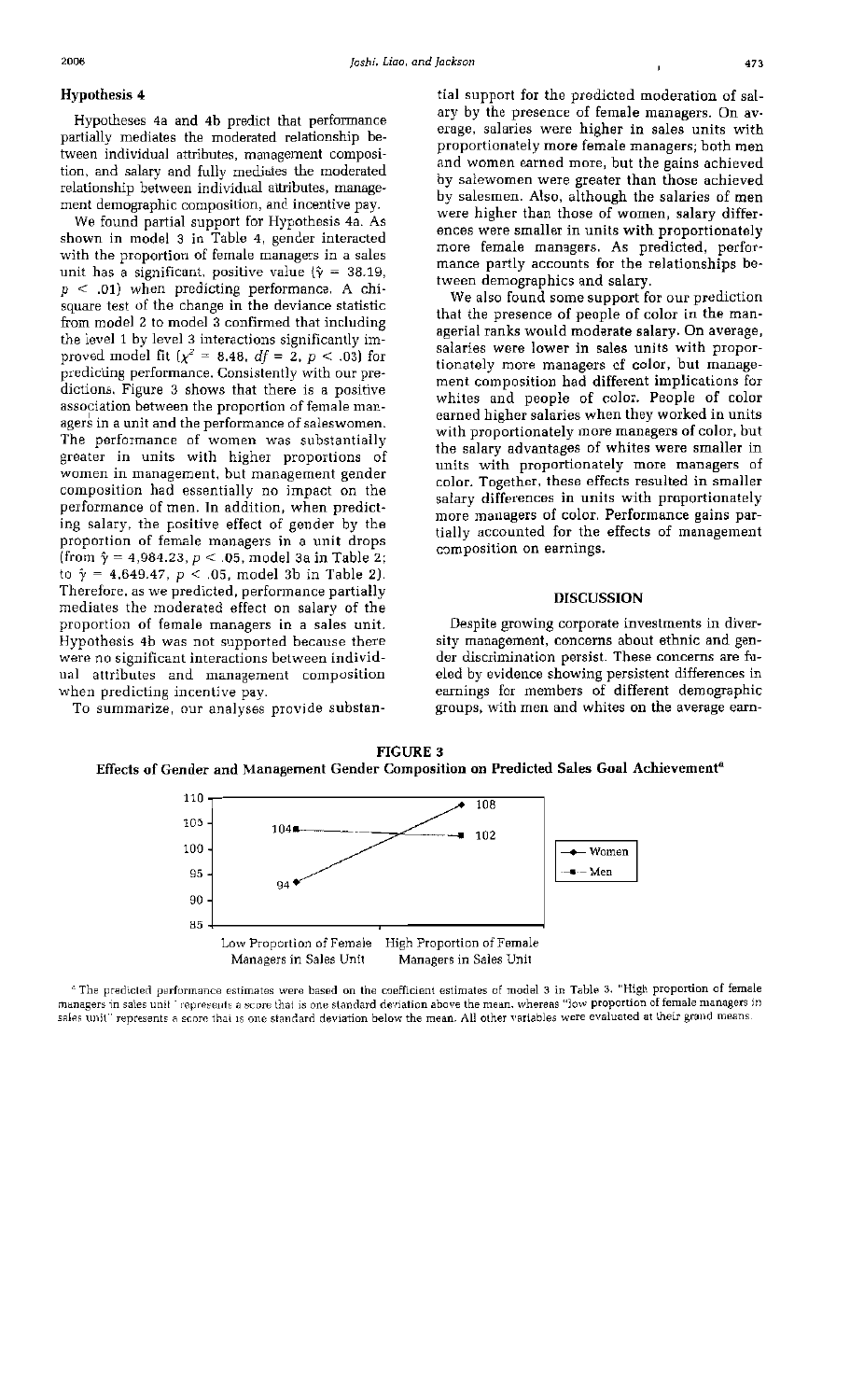ing more than women and people of color. Human capital explanations account for some, but not all, of the observed earnings differences. Occupational segregation and the devaluation of work performed by women and people of color have also been offered as explanations for the observed relationships between demographic characteristics and earnings. However, these perspectives do not explain genderethnicity-based pay differences and within organizations.

Drawing on the social identity perspective and related research on status hierarchies, we hypothesized that earnings within a job category in a single organization would reflect the combined, interactive effects of individual attributes and the composition of work settings. Specifically, we reasoned that sales employees who were members of lower-status numerical minorities (women and people of color) would have less access to workrelated resources and be more disadvantaged by the biases and out-group discrimination of higherstatus majorities (men and whites). Within work teams, we reasoned that in-group/out-group dynamics might influence earnings through their effects on individual performance. Within larger work units, we reasoned that the in-group/outgroup biases of managers could influence subordinates' earnings indirectly through performance as well as more directly through salary decisions and administrative policies that promoted pay equity. Recognizing the importance of numbers and status differences, we expected the disadvantages associated with being a member of a lower-status minority would be greater when the size of the lowerstatus minority was smaller. Finally, we expected members of the higher-status majority (men, whites) to experience relatively few disadvantages when they worked in settings with relatively high proportions of out-group members. Their higher status was expected to insulate them from the negative consequences of having relatively few ingroup members in their work setting.

Our findings provided mixed support for the specific predictions we derived from the social identity perspective. Despite these mixed results, the evidence from Company Goodheart clearly indicates that individual attributes, the demographic composition of work teams, and the demographic composition of work units are all associated with pay. Whereas studies conducted at higher levels of aggregation seem to show that feminization depresses earnings, we found that men and women both reaped economic benefits from working in units with more female managers. We also found that people of color reaped economic benefits from working in teams with more people of color and in

units with more managers of color. Furthermore, we found that pay inequality was reduced as the proportions of women and people of color increased.

For scholars, the most important lesson seems to be that cross-level research focusing on job categories within firms is needed to develop a complete understanding of the relationship between workplace diversity and employees' earnings. Empirical observations of broad economic patterns in society may not hold at other levels of analysis, and patterns observed for one demographic group (e.g., women) may not hold for other demographic groups (e.g., people of color). Our results also hold an important lesson for managers: The adoption of formal pay policies that are designed to be genderneutral and race-neutral may not achieve the goal of pay equity within occupational groups or job categories. We turn next to a more detailed discussion of our findings.

#### Earnings and the Demographic Composition of **Work Teams**

Hypothesis 1 predicts that women and people of color earn more as the proportions of these groups within their work teams increase. Hypotheses 2a and 2b predicts that any such increases in the earnings of women and people of color are due to their improved performance. Our results reveal that the dynamics of gender and ethnicity are not equivalent.

Gender. Contrary to our expectation, women's performance and pay were not related to the proportion of women in sales teams. This nonfinding raises some questions about the extent to which in-group/out-group dynamics among coworkers account for differences in the employment outcomes of men and women working side-by-side. In Company Goodheart, having more women as teammates did little to disrupt the forces that led to women receiving lower pay. As Cleveland and her colleagues recently noted, nonwork factors such as child- and family-care responsibilities may have implications for women's performance (Cleveland, Vescio, & Barnes-Farrel, 2005), and those implications may be unrelated to the proportion of women on one's work team. Future research on gender diversity should probably supplement the social identity perspective with other approaches for understanding gender dynamics within work teams.

Ethnicity. As we expected, the salaries of whites and people of color were more similar in work teams with proportionately more people of color. However, contrary to our predictions, improved pay equality was achieved because the pay advan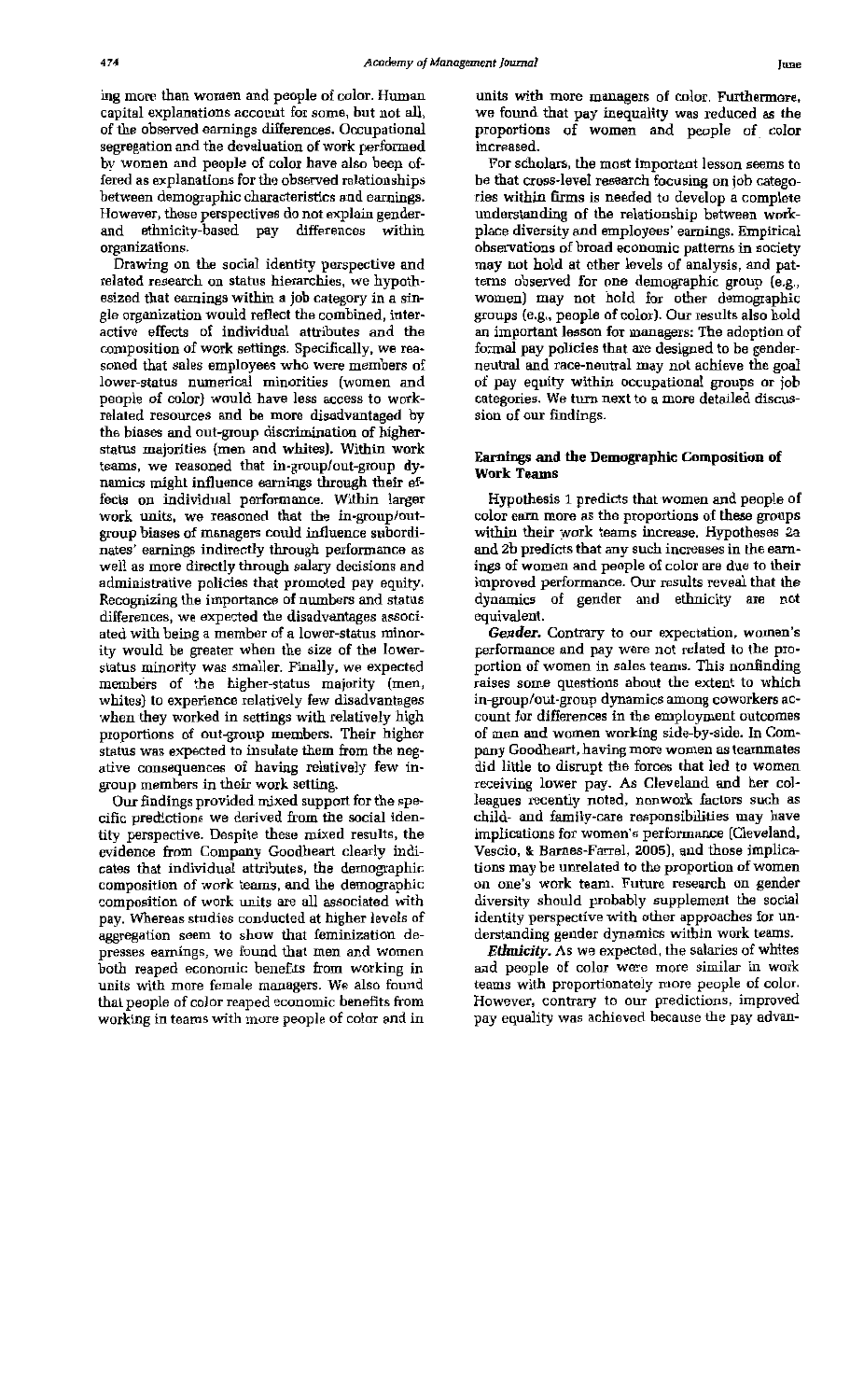tage enjoyed by members of the higher-status majority was smaller in teams with more people of color, while members of the low-status minority achieved only marginal gains (Figure 1).

In our introductory arguments, we described past research examining the negative effects of the proportion of women and people of color on average wages in occupations and industries. The logic of that research suggests that negative stereotypes and biases regarding low-status groups such as people of color drive down the pay of everyone in teams that are ethnically more diverse (Baron & Bielby, 1980; Pfeffer & Davis-Blake, 1987). Although our findings were not consistent with predictions based on social identity theory, they were not entirely consistent with the devaluation logic, either. The devaluation logic does not explain the differential effects of team composition on the earnings of whites versus people of color. Nor does the devaluation logic justify the finding that whites in the same job earned more on average under all conditions.

The logic of devaluation implies that whites and people of color all suffer and all suffer equally as the proportion of people of color increases in teams. However, the results presented in Table 2, model 3b, reveal a significant, positive interaction between ethnic minority status and the proportion of people of color on a team (see Figure 1). People of color earned slightly more in teams with greater proportions of people of color. but whites working in teams with proportionately more people of color lost some of their salary premium. One explanation for the lower and more equitable salaries found in teams with more people of color is that managers find it more difficult to justify large pay differences between whites and people of color when a team includes several people of color, especially if the managers cannot attribute salary variations to differences in objective performance or tenure.

Another possible explanation for the reduced pay advantage of whites in teams with more people of color is that the managers of these teams are less likely to be white. In a separate analysis, we found that the managers of more diverse work teams were more likely to be women and people of color. The pay advantage for whites may be most likely to hold when a team manager also is white. Additional research is needed to explore this question.<sup>2</sup>

Finally, we note that past research has shown that white employees working in ethnically diverse groups tend to be less committed, absent more, and less engaged as organizational citizens than whites in more homogeneous groups (e.g., Chattopadhyay, 1999; Tsui et al., 1992). We did not measure these attitudes and behaviors, but it is possible that over time they resulted in salary decisions that were less favorable for whites working in ethnically diverse teams. That is, the lower salaries of whites in ethnically diverse teams may reflect lower levels of organizational citizenship behaviors, which were not measured in this study.

# **Management Demographic Composition as Context**

Several of our findings were consistent with our predictions concerning the role of management composition in shaping the relationship between individual demographics and earnings. Again, the findings for gender were somewhat different than those for ethnicity.

Gender. Women sold more and received marginally more incentive pay when they worked with a greater proportion of female managers, while the sales performance and incentive pay of men was essentially unaffected by the gender composition of their work units' management. Our results are consistent with the social identity perspective in that they may indicate that work units with more female managers provide more egalitarian access to resources (Ridgeway, 1997). Past research has shown that the presence of more women at higher levels in an organization fosters positive work relationships and provides increased opportunities for women to establish positive upward relationships with female managers (Ely, 1994; Ridgeway, 1997). Women at Company Goodheart may have been able to use these relationships to improve their sales performance.

Women also realized salary gains when they worked in units with proportionately more female managers, and these gains came at no cost to men. In fact, men working in units with more female managers realized salary gains, too (Figure 2a). The higher salaries of women working in units with more female managers might reflect the influence that female managers exerted in these units. As members of the lower-status minority, female managers may have been more motivated to establish pay equity and/or they may have been more effec-

<sup>&</sup>lt;sup>2</sup> Although our sample was relatively large, it did not provide sufficient power to conduct the analyses required to also assess team manager effects in a compre-

hensive analysis that also included the variables of primary interest in this study.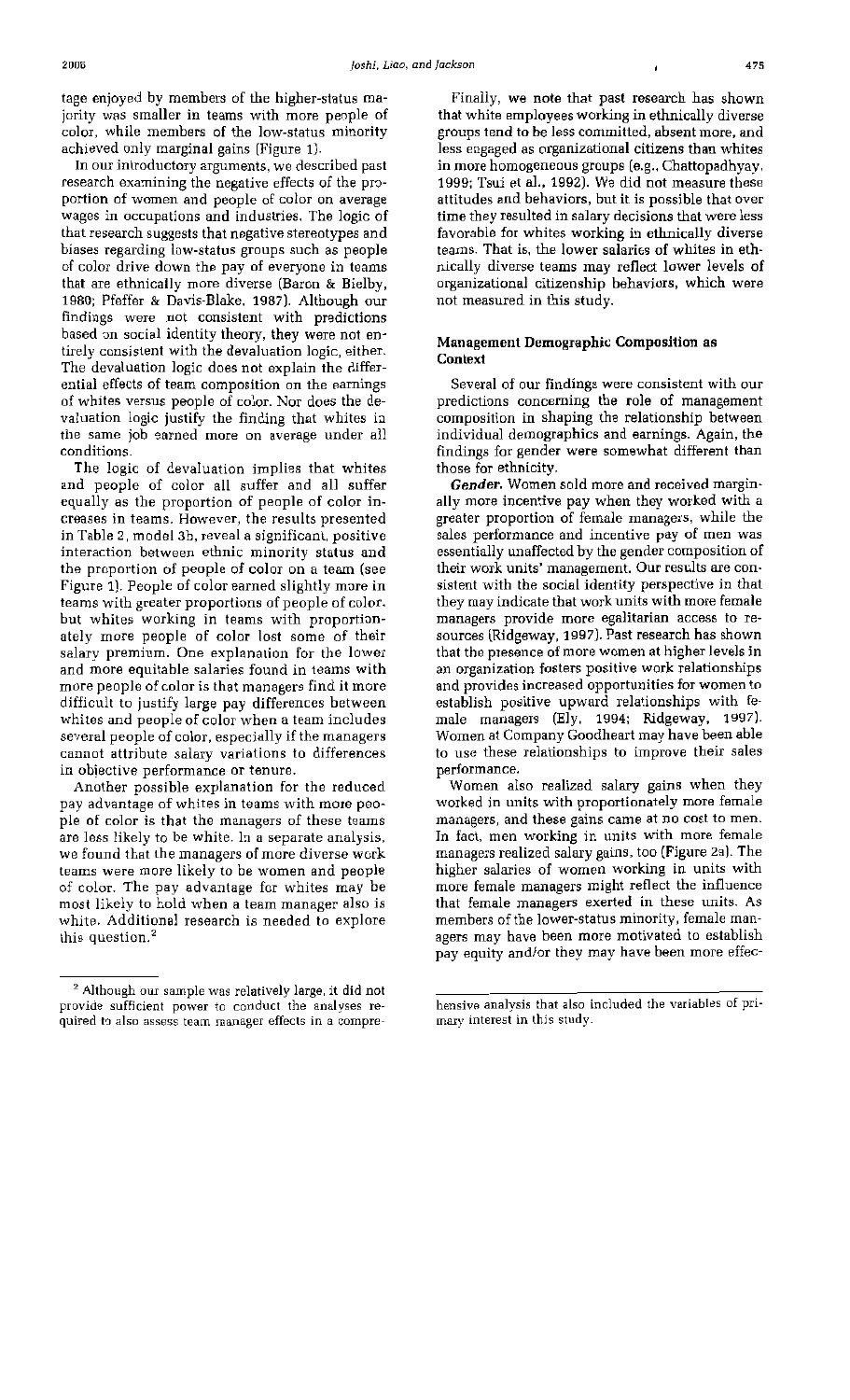tive in their efforts in units with proportionately more female managers (cf. Ellemers & Barretto, 2001; Ellemers, Barretto, & Spears, 1999). Additional research is needed to understand whether the influence tactics of members of a numerical minority change as the relative size of their ingroup increases, and/or whether the out-group changes its response to those influence tactics (cf. Nemeth, 1986).

Performance partly explained the salary gains of women in units with more female managers, but factors other than improved performance were apparently important, too. The social identity perspective suggests that members of a lower-status in-group are most likely to exert their influence to achieve equality when existing inequalities are not perceived to be legitimate (Ellemers et al., 1993). In Company Goodheart, it is likely that women managers had access to performance data for their units and knew that the sales performance of men and women was approximately equal. Such knowledge might have bolstered their motivation to rectify gender-based pay inequalities. For example, in units with more female managers, there may have been more pressure exerted to ensure that sales assignments and salary decisions were based on objective qualifications rather than on personal negotiations and relationships that could disadvantage women.

Ethnicity. Regarding ethnicity, we found a positive relationship between the proportion of ethnic minority managers in work units and the salaries of salespeople of color, and we found a slight, negative relationship for white salespeople (Figure 2b). People of color realized salary gains when they worked in units with proportionately more managers of color; their white counterparts did not suffer significant salary losses. Thus, as for women, this finding suggests that improving the representation of ethnic minority managers may enhance their ability to rectify pay inequalities in an organization (Ellemers & Barretto, 2001; Ellemers et al., 1999).

Unlike gender, performance did not emerge as a significant mediator of the relationship between ethnicity, management ethnic composition, and salary. The proportion of ethnic minority managers in a sales unit was not associated with the performance of salespeople of color. It appears that managers of color may have used their influence to propagate and implement pay practices that reduced pay inequality directly (Beer & Cannon, 2004; Gerhart & Rynes, 2003). Their presence and influence yielded better pay, but perhaps even greater pay gains could have been made if performance gains had been realized too.

# Performance as an Explanation for Differing **Earnings**

Among the many reasons for differences in earnings among an organization's employees, differing performance is widely accepted as a legitimate one. At Company Goodheart, we observed small differences in the objective performance of men versus women and whites versus people of color, confirming the need to take performance into account when assessing relationships between demographic attributes and earnings. The relationship we observed between ethnicity and performance was consistent with findings from past research (Roberson & Block, 2001). Indeed, a meta-analytic review has indicated that objective performance measures are more strongly associated with employee ethnicity than are subjective performance measures (Roth, Huffcutt, & Bobko, 2003), perhaps because subjective measures are more prone to biases stemming from political correctness and social desirability than are objective measures.

Although the focus of this study was pay inequities, our findings also have implications for understanding job performance. Women and people of color performed better when they were not isolated from other women and people of color, suggesting that the social composition of a workplace may contribute to the individual and institutional biases that inadvertently interfere with performance. When performance measures are "objective," managers and subordinates alike may be less inclined to consider how individual and institutional biases can influence the performance of people of color (Meyer & Rowan, 1977) unless they are stimulated to do so by observed performance differences between the majority and a sizable minority. Our findings confirm the importance of taking performance into account when studying earnings inequality, and they suggest that a complete understanding of earnings inequality will require additional research on the social dynamics of performance.

# How Similar Are the Dynamics of Gender and Ethnicity?

Management scholars have grounded their studies of team and organizational composition in a variety of theoretical perspectives, including social identity theory, organizational demography, upper echelons theory, and the attraction-similarity-attrition model (see Jackson and Chung [forthcoming] for a detailed discussion). None of these perspectives makes differential predictions about the dynamics of gender and ethnicity. Instead, in for-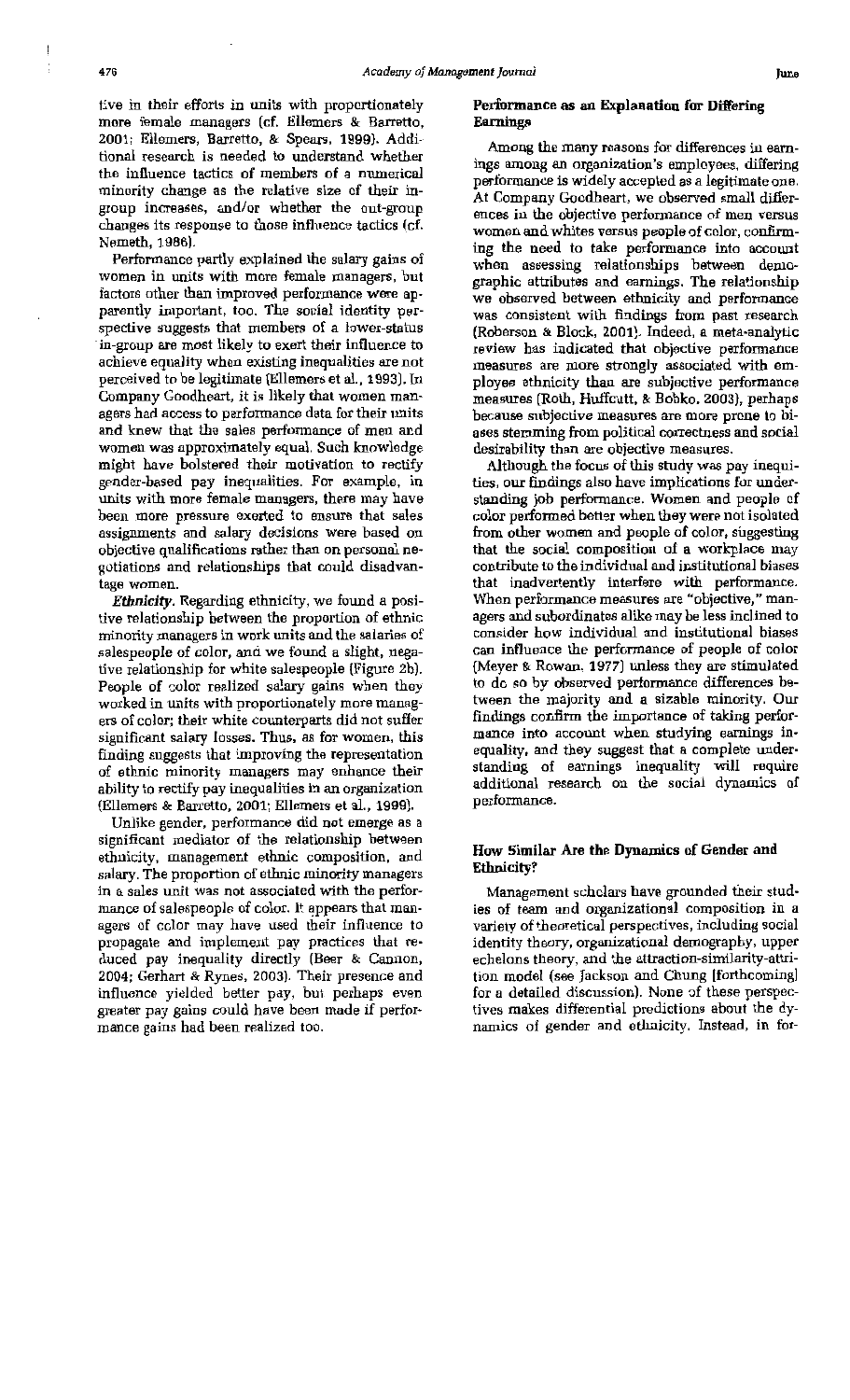warding those perspectives researchers assume that relationships among members of different ethnic backgrounds can be explained using the same principles that explain relationships between men and women (or between young and old, or between occupations, and so on).

In their review of diversity research, Alderfer and Sims (2002) criticized the practice of treating race/ ethnicity as if it were roughly the equivalent of other diversity variables and called for diversity research that acknowledges the unique history of race/ethnic relations in U.S. society and workplaces. Reinforcing this view, we found different patterns of results for the effects of gender and ethnicity. In Company Goodheart, the historical salience of ethnic caucuses might partially account for the dynamics of ethnicity in the organization. These company-supported groups met regularly with top management to voice their concerns, and through these meetings they influenced organizational pay policies and practices. Their discussions probably did not address the microlevel dynamics that unfolded within work teams and between individual managers and their subordinates, however. At the team level, people of color apparently did not leverage their increasing numbers to improve their performance.

It is possible, also, that the salary gains achieved by people of color were a source of some resentment among whites (e.g., see Alderfer, 1992). If whites sensed that the salary gains made by people of color were not justified by performance gains and also were accompanied by small salary losses among whites, the tendency to favor members of their in-group and discriminate against members of the out-group may have been amplified. If the competitive behaviors of whites increased as a reaction to the salary gains of people of color, the performance of people of color could have been negatively affected. A similar reaction against women would not be expected since both women and men benefited from the presence of more female managers.

Overall, in light of these and other discrepant findings for gender and ethnicity (e.g., Chattopadhyay, 1999; Riordan & Shore, 1997), it is clear that future research on pay equity should be grounded in a more nuanced understanding of the historical and social forces that serve as a backdrop against which intergroup dynamics unfold within organizations. Also, as we discussed earlier, future research may further analyze the effects of diversity for specific ethnic groups to obtain a deeper appreciation of how workplace diversity affects employees from each ethnic background.

#### **Practical Implications and Future Directions**

A major objective of this research was to gain new insights into the pay consequences of workplace composition for men, women, whites, and people of color. Recognizing that employees are often organized into work teams, which are in turn nested within larger organizational units, we examined whether the social composition of an immediate work situation plays a role in shaping the pay inequalities that exist within a specific job category in a single organization.

Our findings suggest that the composition of a work team had few significant consequences for employees' pay or performance. In light of the mixed findings reported in past research on outcomes of work team composition (see Jackson, Joshi, and Erhardt [2003] for a review), these results suggest that in-group/out-group dynamics may be less salient in small and relatively stable work teams. In the case of Company Goodheart, employees had worked more or less together for a decade on average. In stable work teams whose members have long tenures, personal relationships between team members may override in-group/out-group distinctions. As such, our results might not generalize to other settings in which team membership is more dynamic.

For larger work units, our findings inform past discussions about whether staffing strategies based on affirmative action lead to bottom-line gains for women and minorities (Edelman, 1992; Leonard, 1985). Company Goodheart's staffing practices were designed to ensure that the demographics of the organization reflected the demographics of the available workforce. When staffing practices increase the proportions of women and ethnic minorities, they may also indirectly lead to improved pay equity, and perhaps to improved performance. Conversely, organizations that adopt policies intended to ensure pay equity among demographic groups may find that these policies are difficult to implement in work units that have few women and ethnic minorities in the managerial ranks. Clearly, additional research is needed to help organizational decision makers understand and manage the combined effects of individual attributes, team composition, and organizational composition on the full range of employment outcomes.

#### **REFERENCES**

Alderfer, C. 1992. Changing race relations embedded in organizations: Report on a long-term project with the XYZ Corporation. In S. E. Jackson (Ed.), Diversity in the workplace: Human resources initiatives: 138-166. New York: Guilford Press.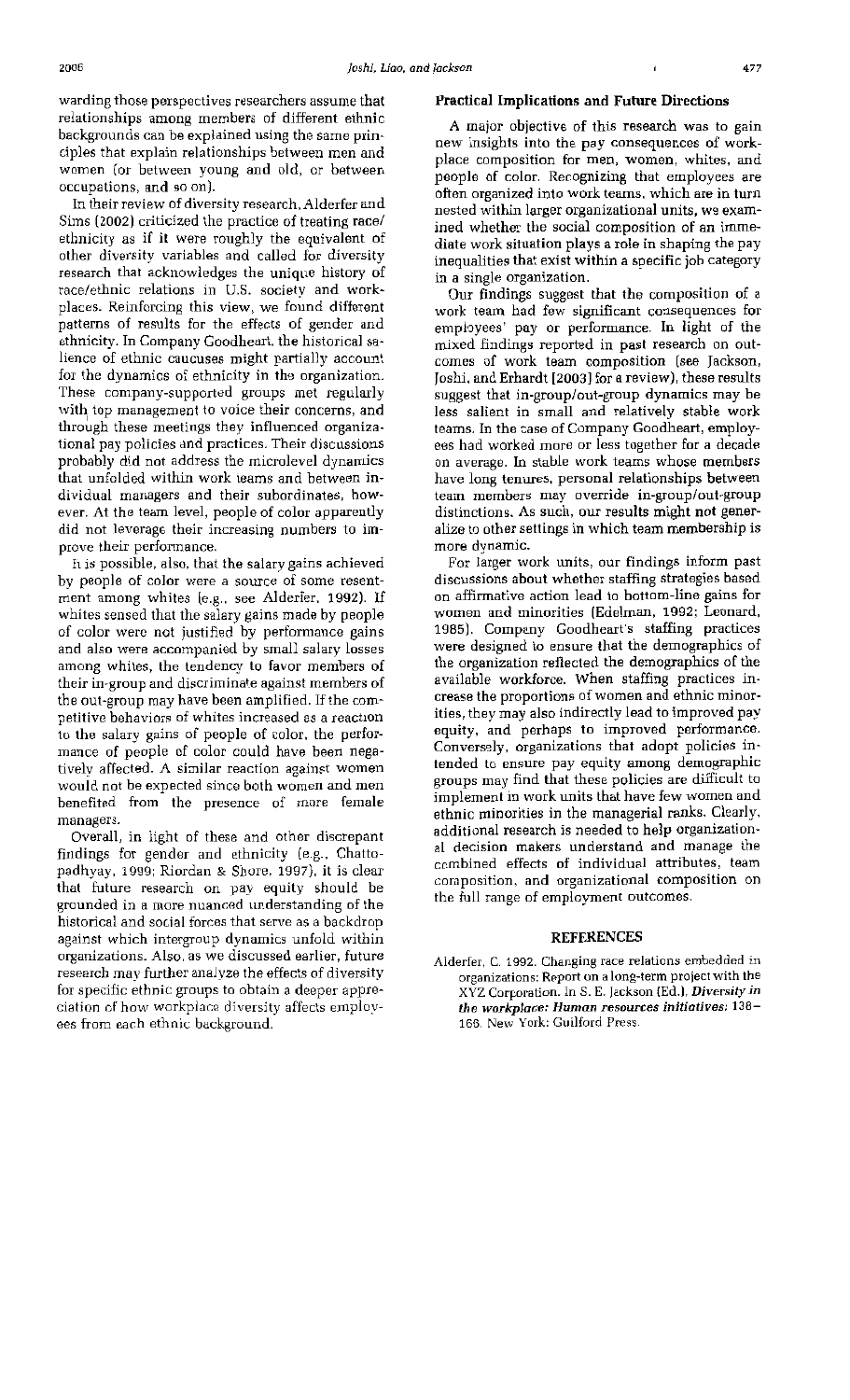- Alderfer, C., & Sims, A. 2002. Diversity in organizations. In W. C. Borman, D. Ilgen, & R. Klimoski (Eds.), Handbook of psychology, vol. 12: 595-614. New York: Wiley.
- Allport, G. W. 1954. The nature of prejudice. Reading, MA: Addison-Wesley.
- Ashforth, B., & Mael, F. 1989. Social identity theory and the organization. Academy of Management Review. 14: 20-39.
- Barnett, W., Baron, J., & Stuart, T. 2000. Avenues of attainment: Occupational demography and organizational careers in the California civil service. American Journal of Sociology, 106: 88-144.
- Baron, J. N., & Bielby, W. T. 1980. Bringing the firm back in: Stratification, segmentation, and the organization of work. American Sociological Review, 45: 737-675.
- Baron, J. N., & Newman, A. 1990. For what it's worth: Organizations, occupations, and the value of work done by women and nonwhites. American Sociological Review, 55: 155-175.
- Beck, E. M., Horan, P. H., & Tolbert, C. M. 1978. Stratification in a dual economy: A sectoral model of earnings determination. American Sociological Review, 43: 704-720.
- Beer, M., & Cannon, M. D. 2004. Promise and peril in implementing pay-for-performance. Human Resource Management Journal, 43: 3-48.
- Blau, F., & Ferber, M. 1986. The economics of women, men and work. Englewood Cliffs, NJ: Prentice-Hall.
- Bryk A. S., & Raudenbush, S. W. 1992. Hierarchical linear models. Newbury Park, CA: Sage.
- Carli, L., & Eagly, A. 1999. Gender effects on social influence and emergent leadership. In G. Powell et al. (Eds.), Handbook of gender and work: 203-222. Thousand Oaks, CA: Sage.
- Chattopadhyay, P. 1999. Beyond direct and symmetric effects: The influence of demographic dissimilarity on organizational citizenship behavior. Academy of Management Journal, 42: 273-287.
- Chattopadhyay, P., Tluchowska, M., & George, E. 2004. Identifying the in-group: A closer look at the influence of demographic dissimilarity on employee social identity. Academy of Management Review, 29:  $180 - 202$
- Chauvin, K. W., & Ash, R. A. 1994. Gender earnings differentials in total pay, base pay, and contingent pay. Industrial and Labor Relations Review, 47:  $634 - 649.$
- Chicago Tribune. 2003. Class-action no bargain for Wal-Mart. September 24: 1.
- Cleveland, J., Vescio, T., & Barnes-Farrell, J. L. 2005. Gender discrimination in organizations. In R. L. Dipboye & A. Colella (Eds.), Discrimination at work:

The psychological and organizational bases: 149-176. Mahwah, NJ: Erlbaum.

- Cocoran, M., & Duncan, G. J., 1970. Work history, labor force attachment and earnings differences between races and sexes. Journal of Human Resources, 14:  $3 - 20.$
- Colletti, J. A., & Fiss, M. S. 1998. Rewarding new sales roles with incentive pay. ACA Journal, Autumn:  $45 - 57.$
- Edelman, L. 1992. Legal ambiguity and symbolic structures: Organizational mediation of civil rights law. American Journal of Sociology, 97: 1531–1576.
- Ellemers, N., & Barretto, M. 2001. The impact of relative group status: Affective, perceptual and behavioral consequences. In R. Brown & S. Gaertner (Eds.), Blackwell handbook of social psychology: Intergroup processes: 324-343. Malden, MA: Blackwell.
- Ellemers, N., Barretto, M., & Spears, R. 1999. Commitment and strategic responses to social context. In N. Ellemers, R. Spears, & B. Doosjie (Eds.), Social identity: Context, commitment, content: 127-146. Oxford, U.K.: Blackwell.
- Ellemers, N., Van Knippenberg, A., & Wilke, H. 1993. Effects of the legitimacy of low group and individual status on individual and collective identity enhancement strategies. Journal of Personality and Social Psychology, 64: 766-778.
- Elvira, M., & Graham, M. E. 2002. Not just formality: Pay system formalization and sex-related earnings effects. Organization Science, 13: 601-617.
- Ely, R. 1994. The effects of organizational demographics and social identity on relationships among professional women. Administrative Science Quarterly, 39: 203-238.
- Ely, R. 1995. The power in demography: Women's social constructions of gender identity at work. Academy of Management Journal, 38: 589–634.
- England, P. 1992. Comparable worth: Theories & evidence. Aldine Press.
- England, P., Herbert, M. S., Kilbourne, B. S., & Megdal, L. M. 1994. The gendered valuation of occupations and skills: Earnings in 1980 Census occupations. Social Forces, 73: 65-99.
- Featherstone, L. 2004. Selling women short. Cambridge, MA: Basic Books.
- Federal Glass Ceiling Commission. 1995. Good for business: Making full use of the nation's human capital (Glass Ceiling Reports). Washington, DC: U.S. Government Printing Office.
- Fiske, S. T. 1993. Controlling other people: The impact of power on stereotyping. American Psychologist, 48: 621-628.
- Gerhart, B. 1990. Gender differences in current and starting salaries: The role of performance, college major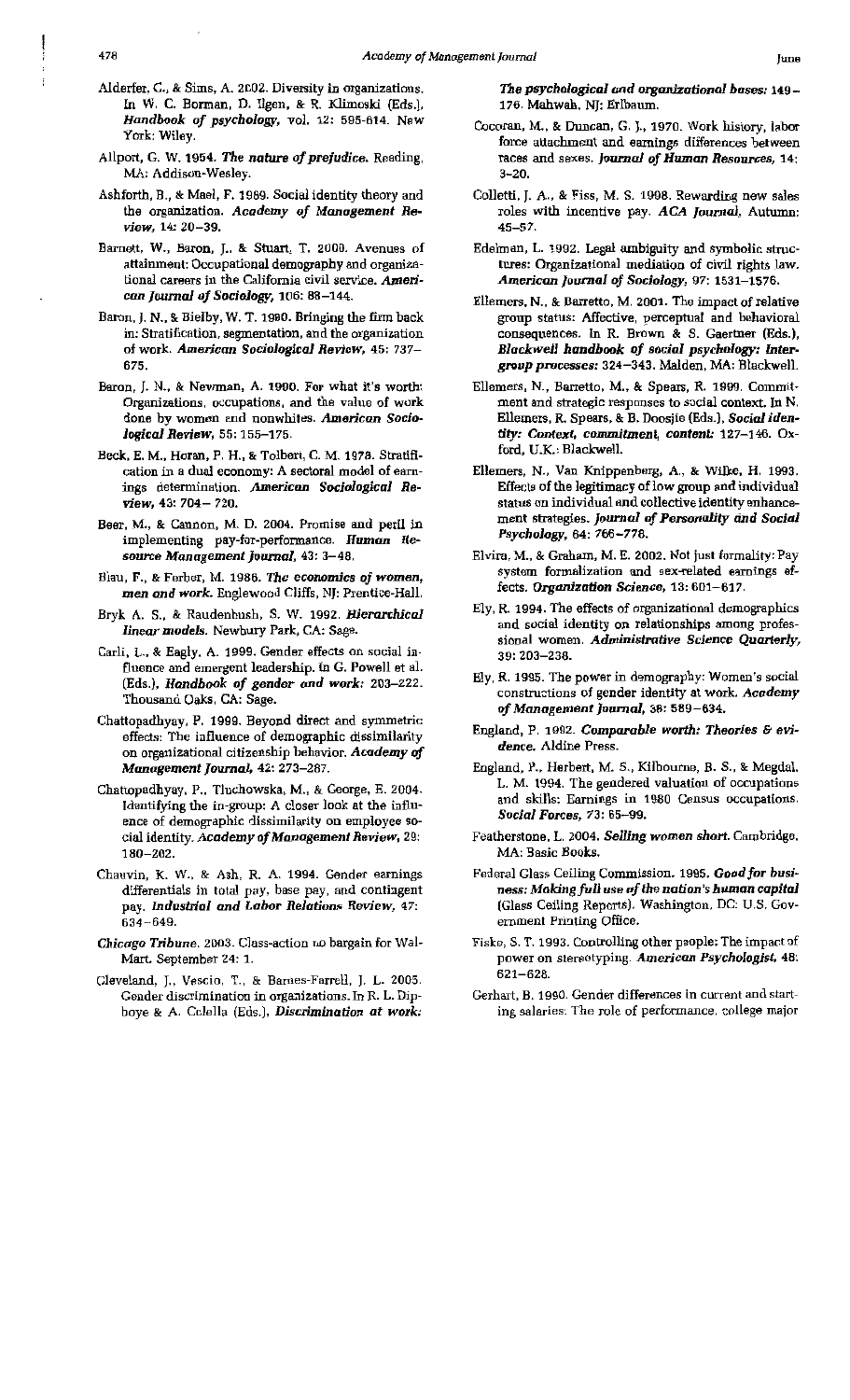and job title. Industrial  $\theta$  Labor Relations Review,  $43:418 - 434.$ 

- Gerhart, B., & Rynes, S. L. 2003. Compensation: Theory, evidence, and strategic implications. Thousand Oaks, CA: Sage.
- Gomez-Meija, L., & Balkin, D. 1992. Determinants of faculty pay: An agency theory perspective. Academy of Management Journal, 35: 921-955.
- Haberfeld, Y., Semyonov, M., & Addi, A. 1998. A hierarchical linear model for estimating gender-based earnings differentials. Work & Occupations, 25: 97-112.
- Hackman, R. J. 2003. Learning more about crossing levels: Evidence from airplanes, hospitals, and orchestras. Journal of Organizational Behavior, 24: 905-922
- Hansen, F. 2003. Diversity's business case doesn't add up. Workforce, April 2003: 28-32.
- Heilman, M. 1994. Affirmative action: Some unintended consequences. In B. M. Staw & L. L. Cummings (Eds.), Research in organizational behavior, vol. 5: 269-298. Greenwich, CT: JAI Press.
- Heilman, M., Block, C., & Stathatos, P. 1997. The affirmative action stigma of incompetence: Effects of performance ambiguity. Academy of Management Journal, 40: 603-625.
- Heilman, M., Wallen, A., Fuchs, D., & Tamkins, M. 2004. Penalties for success: Reactions to women who succeed at male gender-typed tasks. Journal of Applied Psychology, 89: 416-427.
- Hewstone, M., Rubin, M., Willis, H. 2002. Intergroup bias. In S. T. Fiske (Ed.), Annual review of psychology, vol. 53: 575-604 Palo Alto, CA: Annual Reviews.
- Hofmann, D. A., & Gavin, M. B. 1998. Centering decisions in hierarchical linear models: Theoretical and methodological implications for organizational science. Journal of Management, 23: 623-641.
- Ibarra, H., & Smith-Lovin, L. 1997. New directions in social network research on gender and organizational careers. In C. L. Cooper & S. E. Jackson (Eds.), Creating tomorrow's organizations: A handbook for future research in organizational behavior: 359-384. New York: Wiley.
- Jackson, S. E., & Chung, Y. Forthcoming. The people make the place complicated. In D. B. Smith (Ed.), The people make the place: Dynamic linkages between individuals and organizations. Mahwah, NJ: Erlbaum.
- Jackson, S. E., Brett, J. F., Sessa, V. I., Cooper, D. M., Julin, J. A., & Peyronnin, K. 1991. Some differences make a difference: Individual dissimilarity and group heterogeneity as correlates of recruitment, promotions, and turnover. Journal of Applied Psychology, 76: 675-689.
- Jackson, S. E., Joshi, A., & Erhardt, N. L. 2003. Recent

research on team and organizational diversity: SWOT analysis and implications. Journal of Management. 29: 801–830.

- Jackson, S. E., May, K. E., & Whitney, K. 1995. Understanding the dynamics of diversity in decision-making teams. In R. A. Guzzo & E. Salas (Eds.), Team effectiveness and decision making in organizations: 204-261. San Francisco: Jossey-Bass.
- Jenkins, D. G., Mitra, A., Gupta, N., & Shaw, J. D. 1998. Are financial incentives related to performance? A meta-analytic review of empirical research. Journal of Applied Psychology, 83: 777-787.
- Johnson, G., & Solon, G. 1986. Estimates of the direct effects of comparable worth policy. American Economic Review, 76: 1117-1125.
- Joshi, A., & Jackson, S. E. 2003. Managing workforce diversity to enhance cooperation in organizations. In M. A. West, D. Tjosvold, & K. Smith (Eds.), International handbook of organizational teamwork and cooperative working: 277-296. New York: Wiley.
- Jost, J. T., & Burgess, D. 2000. Attitudinal ambivalence and conflict between group and system justification motives in low status groups. Personality and Social Psychology Bulletin, 26: 293-305.
- Kanter, R. M. 1977. Men and women of the corporation. New York: Basic Books.
- Kramer, R. M., & Brewer, M. B. 1984. Effects on group identity on resource use in a simulated common dilemma. Journal of Personality and Social Psychology, 46: 1044-1057.
- Leonard, J. 1985. What promises are worth: The impact of affirmative action goals. Journal of Human Resources, 20: 3-20.
- Maxwell, N. 1987. Occupational differences in the determination of U.S. workers' earnings. American Journal of Economics and Sociology, 46: 435-445.
- Meyer, J. W., & Rowan, B. 1977. Institutionalized organizations: Formal structure as myth and ceremony. American Journal of Sociology, 83: 340-363.
- Morris, B. 2005. How corporate America is betraying women. Fortune, January 10: 64-74.
- Murray, R. 1988. Social closure: The theory of monopolization and exclusion. Oxford, U.K.: Oxford University Press.
- Nemeth, C. 1986. Differential contributions of majority and minority influence. Psychological Review, 93:  $23 - 32$
- O'Neill, J. 2003. The gender gap in wages circa 2000. AEA Papers and Proceedings, May: 309-314.
- Ostroff, C., & Atwater, L. 2003. Does whom you work with matter? Effects of referent group gender and age composition on managers' compensation. Journal of Applied Psychology, 88: 725-740.
- Pfeffer, J. 1983. Organizational demography. In B. M. Staw & L. L. Cummings (Eds.), Research in organi-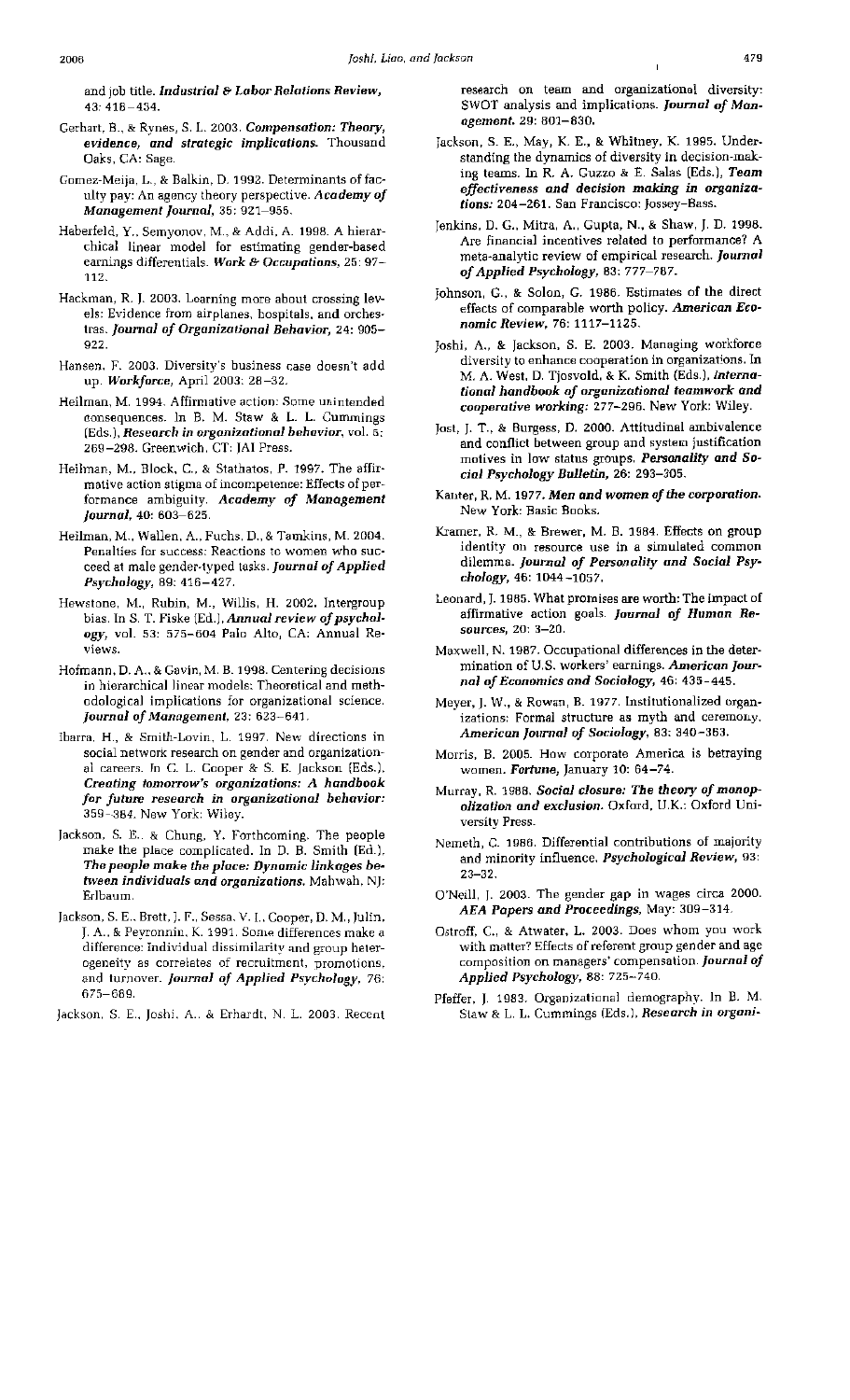zational behavior, vol. 5: 299-357. Greenwich, CT: **JAI Press** 

- Pfeffer, J., & Davis-Blake, A. 1987. The effects of the proportion of women on salaries: The case of college administrators. Administrative Science Quarterly, 32: 1-24.
- Raudenbush, S. W., Bryk, A. S., Cheong, Y., & Congdon, R. T. 2000. HLM 5: Hierarchical linear and nonlinear modeling. Chicago: Scientific Software International.
- Reskin, B. F. 1993. Sex segregation in the workplace. In J. Blake & J. Hagan (Eds.), Annual review of sociology, vol. 19: 241-271. Greenwich, CT: JAI Press.
- Reskin, B. F. 2000. Getting it right: Race and sex inequality in organizations. Annual Review of Sociology, 26: 707-710.
- Reskin, B. F., McBrier, D. B., & Kmec, J. 1999. The determinants and consequences of workplace sex and race composition. In J. Hagan & K. Cook (Eds.), Annual review of sociology, vol. 25: 355-361. Greenwich, CT: JAI Press.
- Reynolds, R. J., Turner, J. C., & Haslam, S. A. 2003. Social identity and self-categorization theories: Contribution to understanding identification, salience, and diversity in teams and organizations. In J. T. Polzer (Ed.), Research in managing groups and teams, vol. 5: 279-304. Greenwich, CT: JAI Press.
- Ridgeway, C. 1997. Interaction and the conservation of gender inequality: Considering employment. American Sociological Review, 62: 218-235.
- Riordan, C. 2000. Relational demography within groups: Past developments, contradictions, and new directions. In K. M. Rowland & G. R. Ferris (Eds.), Research in personnel and human resource management, vol.19: 131-173. Greenwich, CT: JAI Press.
- Riordan, C. M., & Shore, L. M. 1997. Demographic diversity and employee attitudes: An empirical examination of relational demography within work units. Journal of Applied Psychology, 82: 342-358.
- Roberson, L., & Block, C. J. 2001. Racioethnicity and job performance: A review and critique of theoretical perspectives on the causes of group differences. In B. M. Staw & R. I. Sutton (Eds.), Research in organizational behavior, vol. 23: 247-345. Greenwich, CT: JAI Press.
- Roth, P., Huffcutt, A., & Bobko, P. 2003. Ethnic group differences in measures of job performance: A new metaanalysis. Journal of Applied Psychology, 88: 694-706.
- Rousseau, D. M. 1985. Issues of level in organizational research: Multi-level and cross-level perspectives. In L. L. Cummings & B. M. Staw (Eds.), Research in organizational behavior, vol 7: 1-37. Greenwich, CT: JAI Press.
- Rynes, S. L., Gerhart, B., & Park, L. 2005. Personnel psychology: Performance evaluation and pay for performance. In S. T. Fiske, A. E. Kazdin, & D. L. Schacter (Eds.), Annual review of psychology, vol. 56: 571-600. Palo Alto, CA: Annual Reviews.
- Sachdev, I., & Bourhis, R. Y. 1985. Social categorization and power differentials in group relations. European Journal of Social Psychology, 15: 415-434.
- Sachdev, I., & Bourhis, R. Y. 1987. Status differentials and intergroup relations. European Journal of Social Psychology, 17: 277-293.
- Sachdev, I., & Bourhis, R. Y. 1991. Power and status differentials in minority and majority group relations. European Journal of Social Psychology, 21:  $1 - 24.$
- Tajfel, H. 1982. Social psychology of inter-group relations. In M. R. Rosenzweig & L. W. Porter (Eds.), Annual review of psychology, vol. 33: 1-39.
- Tajfel, H., & Turner, J. C. 1979. An integrative theory of intergroup conflict. In S. Worchel & W. Austin (Eds.), The social psychology of intergroup relations: 33-47. Monterey, CA: Brooks/Cole.
- Tajfel, H., & Turner, J. 1985. The social identity of intergroup behavior. In S. Worchel & W. Austin (Eds.), Psychology of intergroup relations: 7-24. Chicago: Nelson-Hall.
- Timmerman, T. A. 2000. Racial diversity, age diversity, interdependence, and team performance. Small Group Research, 31: 592-606.
- Tsui, A. S., Egan, T. D., & O'Reilly, C. A. 1992. Being different: Relational demography and organizational attachment. Administrative Science Quarterly, 37: 549-579.
- Tsui, A. S., & O'Reilly, C. A. 1989. Beyond simple demographic effects: The importance of relational demography in supervisor-subordinate dyads. Academy of Management Journal, 32: 402-423.
- Tomaskovic-Devey, D. 1993. The gender and race composition of jobs and the male/female, white/black pay gaps. Social Forces, 72: 45-76.
- Tomaskovic-Devey, D., & Skaggs, S. 1999. An establishment level test of the statistical discrimination hypothesis. Work and Occupations, 26: 422-445.
- Uchitelle, L. 2004. Gaining ground on the wage front. New York Times, December 31: C1, C4.
- Wharton, A. 1992. The social construction of gender and race in organizations: A social identity and group mobilization perspective. In P. Tolbert & S. Bacharach (Eds.), Research in the sociology of organizations, vol. 10: 55-84. Greenwich, CT: JAI Press.